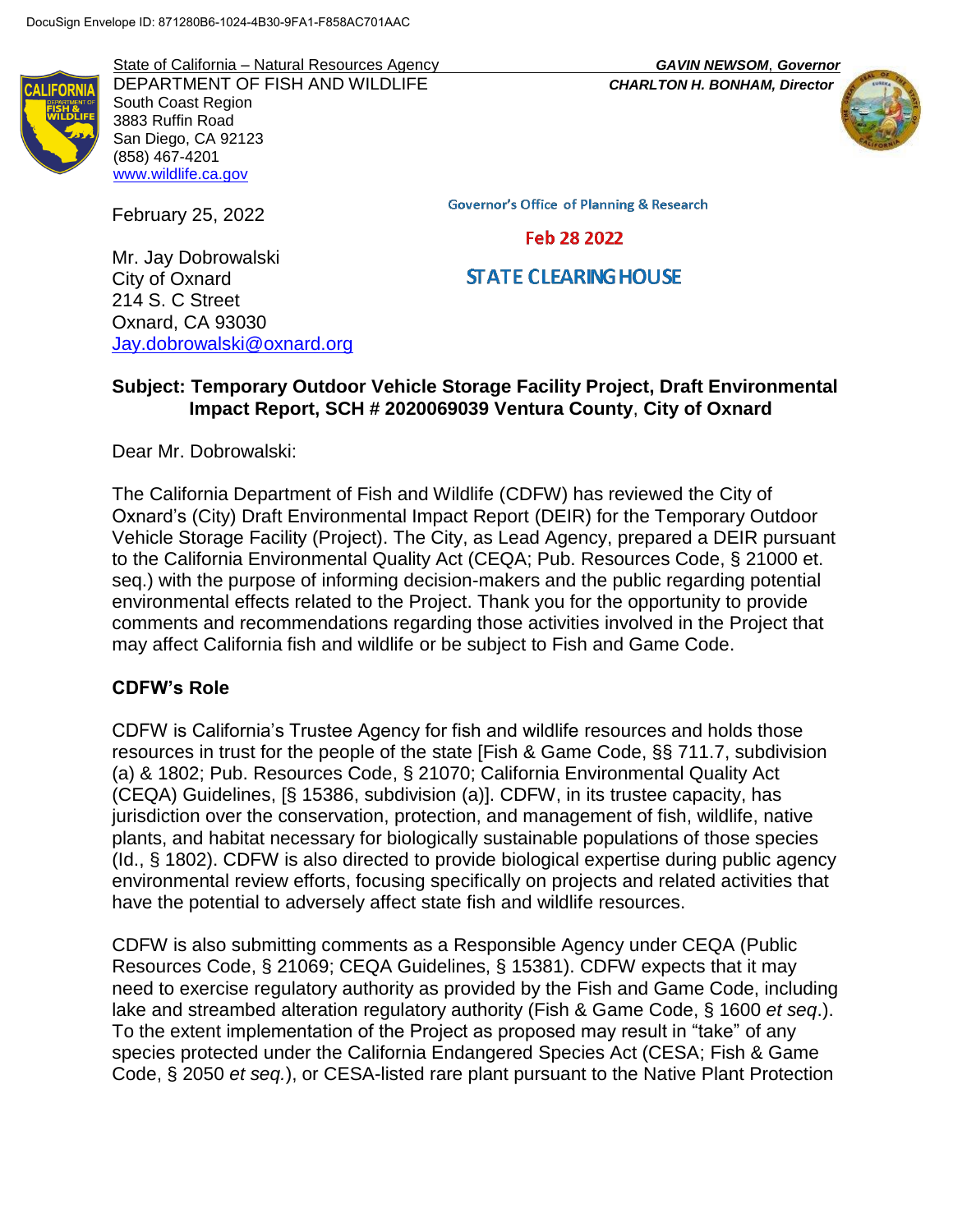Mr. Jay Dobrowalski City of Oxnard February 25, 2022 Page 2 of 22

Act (NPPA; Fish & Game Code, §1900 *et seq.*), CDFW recommends the Project proponent obtain appropriate authorization under the Fish and Game Code.

### **Project Description and Summary**

**Objective:** The City is proposing a plan to use a 34-acre parcel of land located in the City of Port Hueneme as a temporary storage location for vehicles. This Project will operate under a special use permit that will be in place for five years, after five years portions of the construction will be removed. The surrounding area is largely comprised of agricultural, industrial and residential lots, although a sensitive native sand dune community lies downstream of the project site. The property will be bordered by a 6-foot fence with portions of barbed wire at the top. Landscaping will abut the fencing on the outside perimeter and will consist of native plants. Irrigation and drainage will be put in place for the landscaped areas. Nineteen low intensity light-emitting diode (LED) light fixtures will also be placed along the perimeter. These fixtures are mobile and will stand twenty feet high and be shielded to direct light only into the project site. Gravel will be laid after grading and a stormwater capture basin will be installed. A security trailer and portable restroom will be placed within the project site. The lot would accommodate up to 4,944 vehicles. Following the expiration of the five-year special permit, the lighting fixtures, security trailer, and portable toilet will all be removed. The City of Port Hueneme aims to retain commercial vehicle businesses through the storage of vehicles near the naval base.

**Location:** City of Port Hueneme, Ventura County, at the Southeast corner of Hueneme Road and Perkins Road.

Assessor's Parcel Numbers (APN) 231-0-092-105 and 231-0-092-245. APN 231-0-092- 105 encompasses approximately 29.66 acres and APN 231-0-092-245 accompanies 4.04 acres.

### **Comments and Recommendations**

CDFW offers the below comments and recommendations to assist the City in adequately identifying, avoiding, and/or mitigating significant, or potentially significant, direct and indirect impacts on fish and wildlife biological resources based on the planned activities of this proposed Project. CDFW recommends the measures below be included in a science-based monitoring program with adaptive management strategies as part of the Project's CEQA mitigation, monitoring and reporting program (Public Resources Code, § 21081.6 and CEQA Guidelines, § 15097). Additional comments or other suggestions may also be included to improve the document.

### **Specific Comments**

**Comment #1: Inadequate Surveys for Special-Status Plant Species**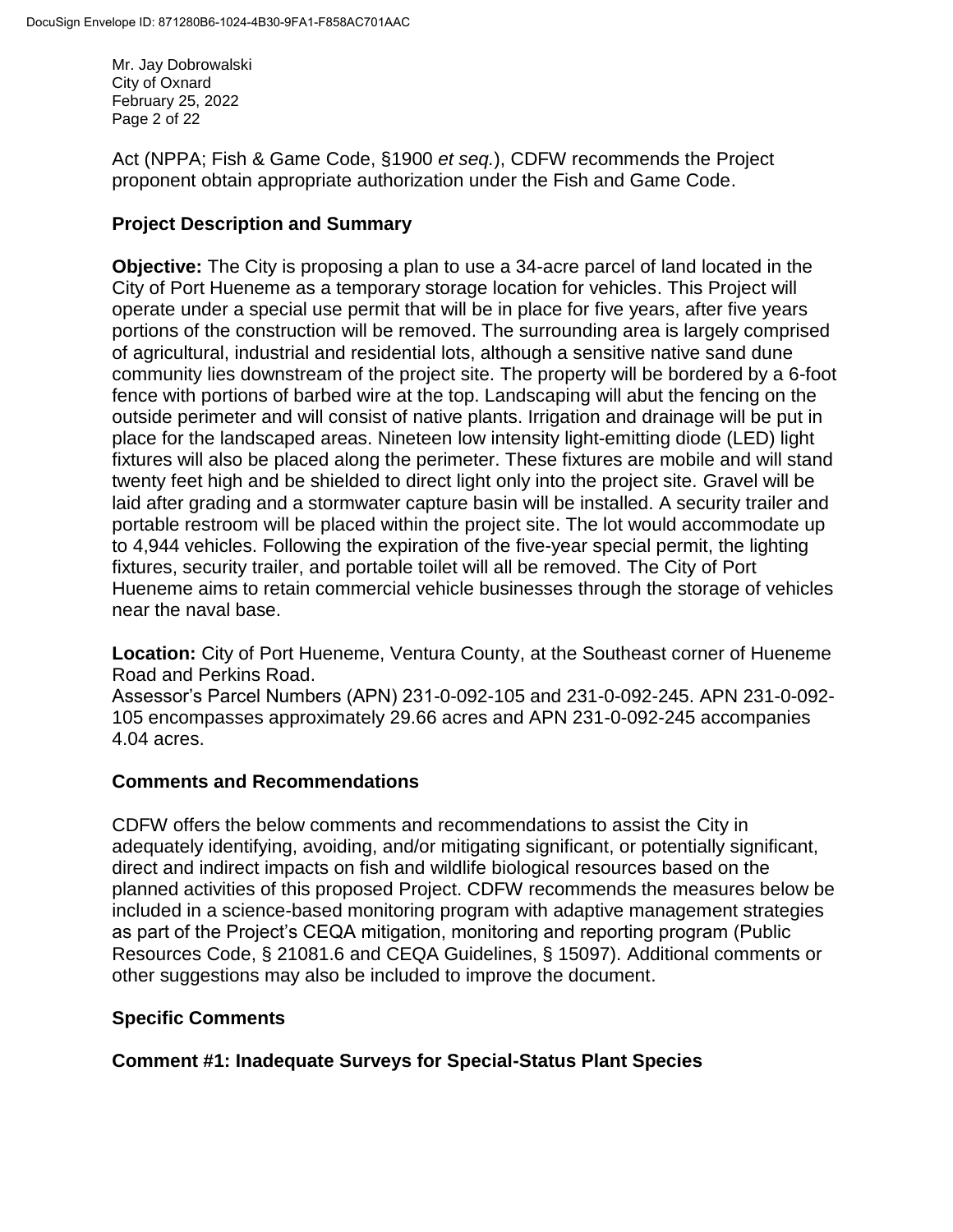Mr. Jay Dobrowalski City of Oxnard February 25, 2022 Page 3 of 22

**Issue #1:** The information provided in the DEIR on page 223 indicates that reconnaissance level field surveys were conducted on April 16, 2018, and October 29, 2020. These surveys were conducted at 10:00 – 11:00 a.m. and 9:30 – 10:30 a.m. on the 34-acre parcel. These surveys were to include observations not only of plant species but also wildlife, potential jurisdictional waters/wetlands, and presence of special species status habitats. Two total hours of survey on a parcel of this size does not appear to provide adequate time to capture the range of biological resources on the property. Additionally, no considerations to local bloom times or seasons were taken into account for these surveys; October would not be considered within the appropriate time of year to detect plant resources in this geographical area. CDFW is concerned the surveys conducted in 2018 and 2020 are not sufficient to document the potential for impacts to rare plant species considering the time of year surveys were conducted and the time spent on a parcel of this size.

**Issue #2:** The vegetation maps within DEIR Appendix E and F titled "Project Footprint and Study Area" do not categorize vegetation communities consistent with the *California Vegetation Manual*. Plant communities present should be mapped and described based on their alliances and association as described in the *National Vegetation Classification Standard* (NVCS) in order to accurately identify the biological resources onsite and potential impacts from the Project. The DEIR does acknowledge that part of the project site has ripgut grass alliance, but the survey methodology used to make these determinations are not clear. Thus, we recommend that additional surveys and vegetation mapping be conducted in accordance with standardized surveying methodology outlined in the NVCS to accurately document and analyze potential impacts to biological resources. The result of these additional surveys should be included in the final environmental document.

**Issue #3:** A five-mile review of the California Natural Diversity Database (CNDDB) is identified in the DEIR on page 232 as the basis for determining presence or absence of specially listed plant species. A nine-quad search of the Project vicinity and the surrounding area is recommended to gather an accurate representation of likely and/or potential plant life that may be impacted by the Project. Moreover, the five-mile radius review of the CNDDB around the Project site revealed observations of endangered plants; (Ventura marsh milk-vetch (*Astragalus pycnostachyus var. lanosissimus*); salt marsh bird's-beak (*Chloropyron maritimum spp.*); Coulter's goldfields (*Lasthenia glabrata spp. Coulteri*); and, the Mexican malacothrix (*Malacothrix similis*). Ventura marsh milk-vetch and Coulter's goldfields are ranked by California Native Plant Society (CNPS) as 1B.1 (Seriously threatened and State listed in California), the DEIR does not provide mitigation plan if these (or other) rare plant species are found onsite. Please note that relying only on CNDDB and/or 7.5-minute quadrangle maps alone to determine CEQA significance is not a substitute for conducting site-specific botanical surveys as recommended in Issue #1.

**Specific Impacts:** CDFW considers plant communities, alliances, and associations with a statewide ranking of S1, S2, S3, and S4 as sensitive and declining at the local and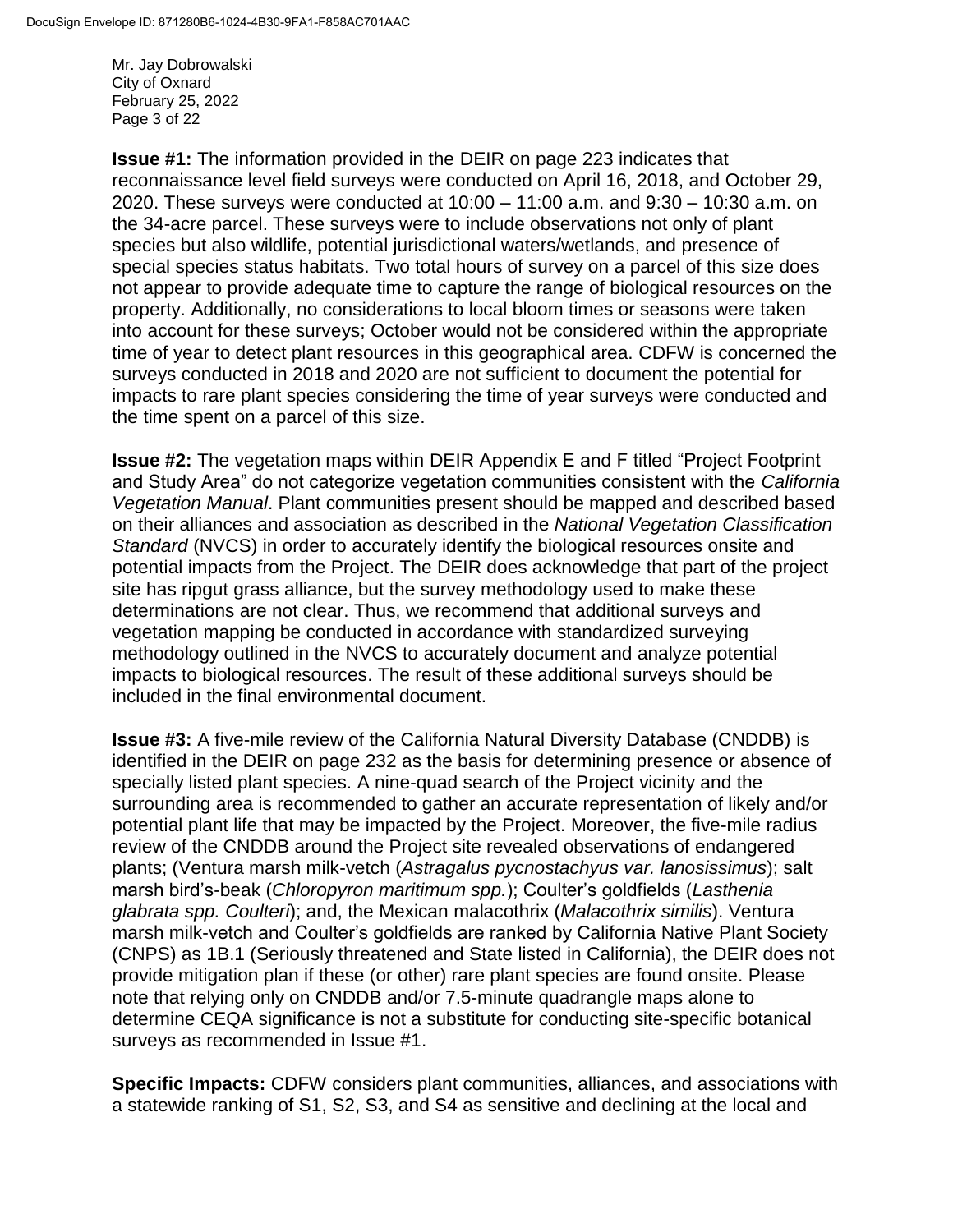Mr. Jay Dobrowalski City of Oxnard February 25, 2022 Page 4 of 22

regional level (Sawyer et al. 2008). An S3 ranking indicates there are 21-80 occurrences of this community in existence in California, S2 has 6-20 occurrences, and S1 has less than 6 occurrences. The Project may have direct or indirect effects not limited to the following: Ventura marsh milk-vetch, salt marsh bird's-beak, Coulter's goldfields, and the Mexican malacothrix.

**Why impacts would occur:** The implementation of Project activities may include grading, vegetation clearing, construction, and other activities that may result in direct mortality, population declines, or local extirpation of sensitive plant species and habitat fragmentation. Specially listed plant species may occur within the Project footprint or in areas immediate adjacent to the Project and current surveys are not adequate to accurately capture biological resources and potential impacts. Protocol surveys are recommended to identify sensitive plant species, including endangered plants:

- Ventura marsh milk-vetch is CNPS ranked 1B.1 (State listed in California), statewide ranking S1 (less than 6 occurrences of this community in existence in California).
- Coulter's goldfields is CNPS ranked 1B.1 (Seriously threatened in California), statewide ranking S2 (6-20 occurrences of this community in existence in California).
- Salt marsh bird's-beak is CNPS ranked 1B.2 (State listed in California), statewide ranking S2 (6-20 occurrences of this community in existence in California).
- Mexican malacothrix is CNPS ranked 2A (presumed extirpated in California, but more common elsewhere in their range).

**Evidence impacts would be significant:** Impacts to special status plant species should be considered significant under CEQA unless they are mitigated below a level of significance. Inadequate avoidance, minimization, and mitigation measures for impacts to special status plant species will result in the Project continuing to have a substantial adverse direct, indirect, and cumulative effect, either directly or through habitat modifications, on any species identified as a candidate, sensitive, or special status species in local or regional plans, policies, or regulations, or by CDFW or U.S. Fish and Wildlife Service (USFWS). There are two state-listed plants that have the potential to occur onsite. Additionally, plants that have a California Native Plant Society (CNPS) California Rare Plant Rank (CRPR) of 1A, 1B, 2A, and 2B are rare throughout their range, endemic to California, and are seriously or moderately threatened in California. All plants constituting CRPR 1A, 1B, 2A, and 2B meet the definitions of the California Endangered Species Act (CESA) and are eligible for State listing. Impacts to these species or their habitat must be analyzed during preparation of environmental documents relating to CEQA, as they meet the definition of rare or endangered (CEQA Guidelines, § 15380). Please see CNPS [Rare Plant Ranks](https://www.cnps.org/rare-plants/cnps-rare-plant-ranks) page for additional rank definitions.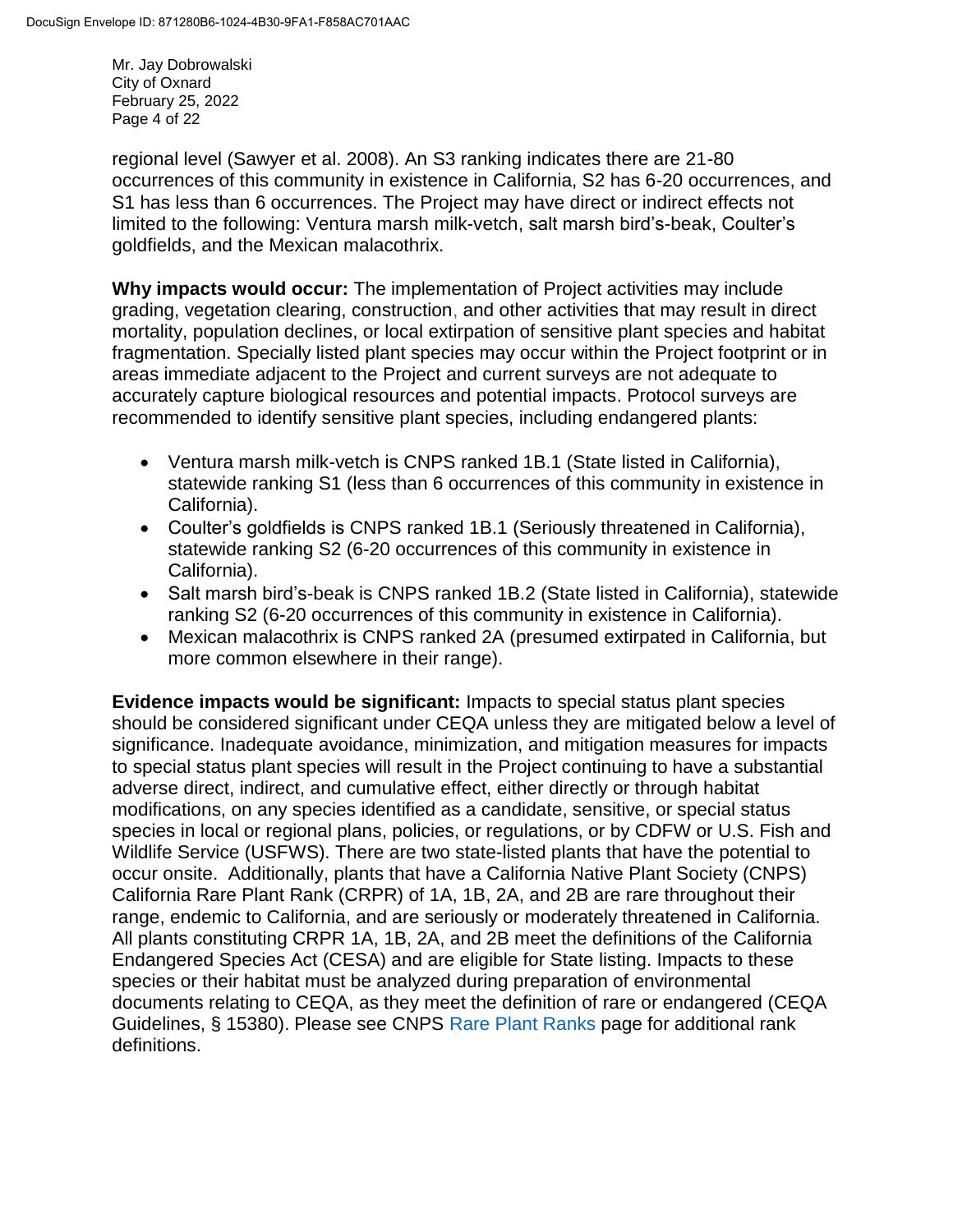Mr. Jay Dobrowalski City of Oxnard February 25, 2022 Page 5 of 22

**Recommended Potentially Feasible Mitigation Measure(s):** The following mitigation measures should be performed.

**Mitigation Measure #1:** Focus surveys for Ventura marsh milk-vetch and salt marsh bird's-beak, should be conducted following systematic field techniques outlined by CDFW's Protocols for Surveying and Evaluating Impacts to Special Status Native Plant Populations and Sensitive Natural Communities. The amount of time and level of effort for a given should be determined based on the vegetation and its overall diversity and structural complexity (CDFW 2018). For example, one person-hour per eight acres per survey date is needed for a comprehensive field survey in grassland with medium diversity and moderate terrain, with additional time allocated for species identification (CDFW 2018). Additionally, considerations should be made regarding timing of these field surveys to ensure accuracy in determining what plants exist on site. Adequate information about special status plants and natural communities present in a project area will enable reviewing agencies and the public to effectively assess potential impacts to special status plants or natural communities and will guide the development of minimization and mitigation measures (CDFW 2018).

The NPPA prohibits the take and/or possession of State listed rare plants unless authorized by CDFW or in certain limited circumstances. Take of Ventura marsh milkvetch, salt marsh bird's-beak, or other CESA-listed rare plants that could occur as a result of the Project **may only be permitted through an incidental take permit (ITP)** or other authorization issued by the Department pursuant to California Code of Regulations, Title 14, section, 786.9 subdivision (b). CDFW is concerned that loss of CESA-listed rare plants will occur if appropriate avoidance, minimization, and/or mitigation for these species is not adopted, including an ITP.

**Mitigation Measure #2:** Vegetation maps should properly classify plant communities according to the NVCS. Mapping should include the project site and areas that will be directly or indirectly impacted.

**Mitigation Measure #3:** A nine-quad CNDDB review should be performed. Pre-project surveys restricted to known CNDDB rare plant locations may not identify all special status plants and communities present and do not provide a sufficient level of information to determine potential impacts (CDFW 2018).

**Mitigation Measure #4:** The EIR should provide species-specific measures to fully avoid impacts to all Endangered Species Act (ESA)- and CESA-listed plants, specifically the Ventura marsh milk-vetch and salt marsh bird's-beak. This may include flagging all plants and/or perimeter of populations; no-work buffers around plants and/or populations (e.g., flagged perimeter plus 50 feet); restrictions on ground disturbing activities within protected areas; relocation of staging and other material piling areas away from protected areas; restrictions on herbicide use and/or type of herbicide and/or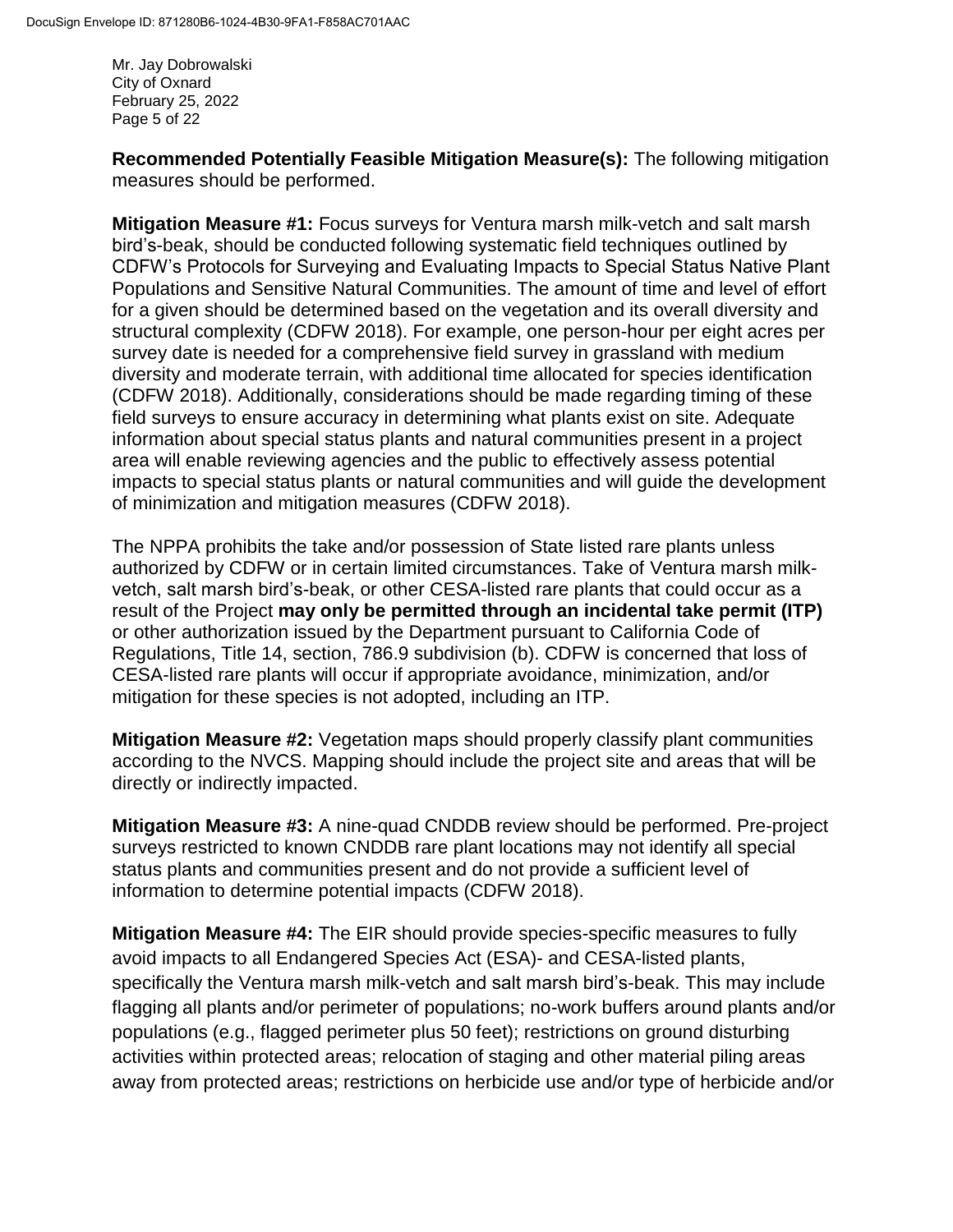Mr. Jay Dobrowalski City of Oxnard February 25, 2022 Page 6 of 22

application method within 100 feet of sensitive plants; and worker education and training.

**Mitigation Measure #5:** CDFW recommends the environmental document identify and analyze potential impacts to all CESA-listed plants and habitat.

> 1. The EIR should provide a map showing which plants or populations will be impacted and provide a table that clearly documents the number of plants and acres of supporting habitat impacted, and plant composition (e.g., density, cover, abundance) within impacted habitat (e.g., species list separated by vegetation class; density, cover, abundance of each species).

2. The EIR should provide species-specific measures for on-site mitigation. Each species-specific mitigation plan should adopt an ecosystem-based approach and be of sufficient detail and resolution to describe the following at a minimum: 1) identify the impact and level of impact (e.g., acres or individual plants/habitat impacted); 2) location of onsite mitigation and adequacy of the location(s) to serve as mitigation; 3) assessment of appropriate reference sites; 4) scientific [genus and species (subspecies/variety if applicable)] of plants being used for restoration; 5) location(s) of propagule source; 6) species-specific planting methods (i.e., container or seed); 7) measurable goals and success criteria for establishing self-sustaining populations (e.g., percent survival rate, absolute cover); 8) long-term monitoring; and, 9) adaptive management techniques.

Please note that CDFW generally does not support the use of salvaging, translocation, or transplantation as the primary mitigation strategy for unavoidable impacts to rare, threatened, or endangered plant species.

**Recommendation #1:** Given the limited conclusions of species presence over the past few years, CDFW recommends the City performs additional vegetation surveys following systematic field techniques outlined by CDFW's *Protocols for Surveying and Evaluating Impacts to Special Status Native Plant Populations and Sensitive Natural Communities.* These protocols may include multiple on-site surveys based on blooming seasons to accurately record plant species presence. The findings of these surveys should be used to create an updated vegetation map in respect to the *National Vegetation Classification Standard* (NVCS) to propose mitigation for all species impacted. If new, significant effects to rare plants are identified and mitigation measures or project revisions must be added to the EIR, CDFW recommends recirculating the environmental document so CDFW may provide additional comments on avoidance, minimization, and mitigation measures (CEQA Guidelines, § 15073.5).

# **Comment #2: Impacts to Burrowing Owls (***Athene cunicularia***)**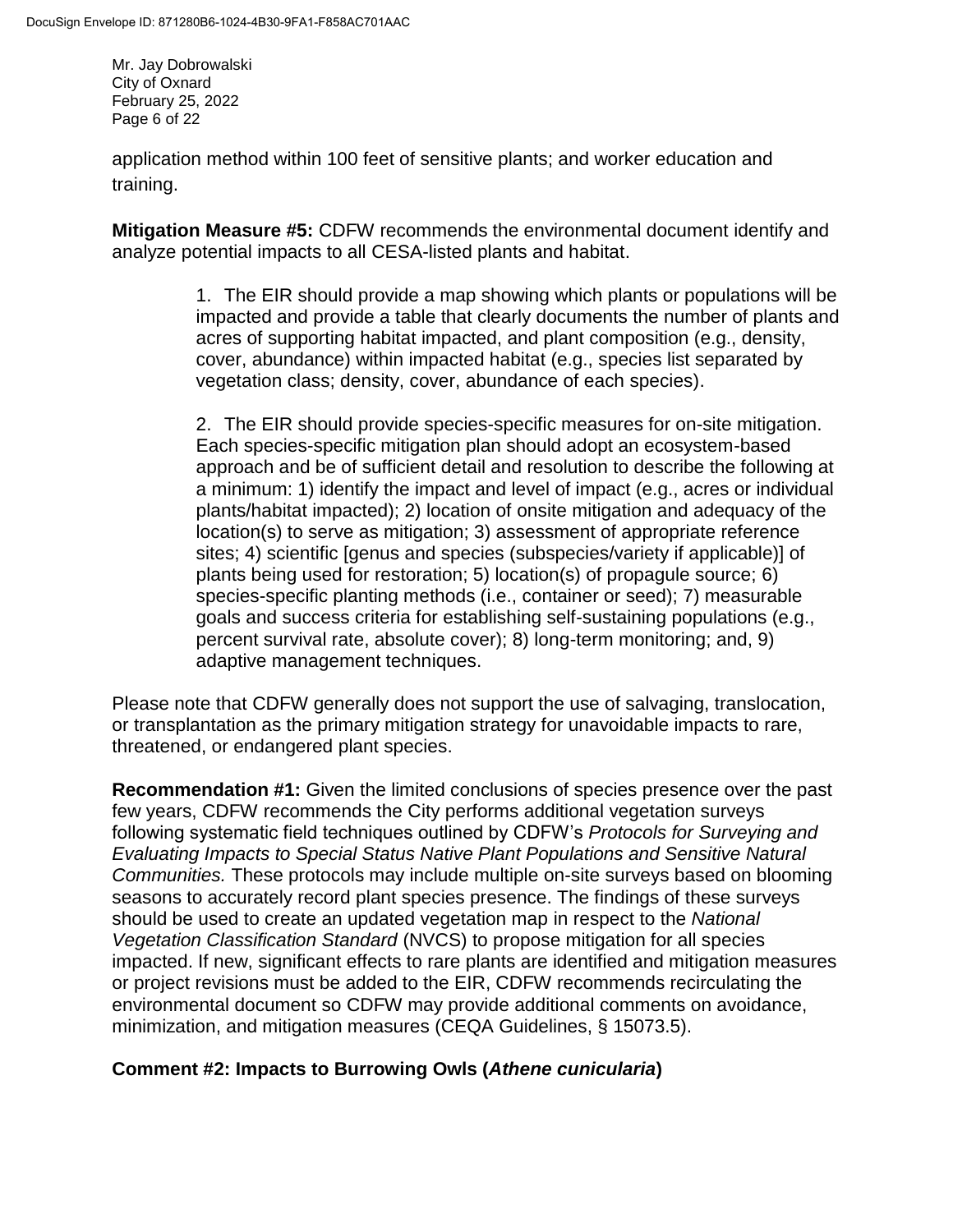Mr. Jay Dobrowalski City of Oxnard February 25, 2022 Page 7 of 22

**Issue #1:** Surveys for burrowing owls did not follow CDFW's 2012 standardized protocols which are CDFW's March 7, 2012, Staff Report on Burrowing Owl Mitigation. Nesting surveys are not adequate for determining the presence of burrowing owls, additional surveys should be conducted in accordance with the 2012 protocols to make adequate determinations on burrowing owl presence.

**Specific Impacts:** The Project as proposed may impact specially listed burrowing owls by increasing human presence, traffic, noise, air pollutants and dust, artificial lighting, and will further reduce available habitat.

**Why impact would occur:** Burrowing owls have been known to use highly degraded and marginal habitat where existing burrows or stem pipes are available. Impacts to burrowing owl could result from vegetation clearing and other ground disturbing activities. Project disturbance activities may result in crushing or filling of active owl burrows, causing the death or injury of adults, eggs, and young. The Project will remove burrowing owl foraging habitat by eliminating native vegetation that supports essential rodent, insect, and reptile that are prey for burrowing owl. Rodent control activities could result in direct and secondary poisoning of burrowing owl ingesting treated rodents.

**Evidence impact would be significant:** Take of individual burrowing owls and their nests is defined by Fish and Game Code section 86 and prohibited by sections 3503, 3503.5, and 3513. Take is defined in Fish and Game Code section 86 as "hunt, pursue, catch, capture or kill, or attempt to hunt, pursue, catch, capture or kill." Without appropriate take avoidance surveys prior to project operations including, but not limited to, ground and vegetation disturbing activities and rodent control activities, adverse impacts to burrowing owl may occur because species presence/absence has not been verified. In addition, burrowing owl qualifies for enhanced consideration afforded to species under CEQA, which can be shown to meet the criteria for listing as endangered, rare or threatened (CEQA Guidelines, § 15380(d)).

Insufficient survey efforts for burrowing owl may conclude false negative results, which would not require avoidance and mitigation measure implementation. Inadequate avoidance and mitigation measures will result in the Project continuing to have a substantial adverse direct and cumulative effect, either directly or through habitat modifications, on any species identified as a candidate, sensitive, or special-status species in local or regional plans, policies, or regulations, or by CDFW or United States Fish and Wildlife Service (USFWS).

**Evidence impact would be significant:** Take of individual burrowing owls and their nests is defined by Fish and Game Code section 86, and prohibited by sections 3503, 3503.5 and 3513. Without appropriate take avoidance surveys prior to project operations including, but not limited to, ground and vegetation disturbing activities and rodent control activities, adverse impacts to burrowing owl may occur because species presence/absence has not been verified.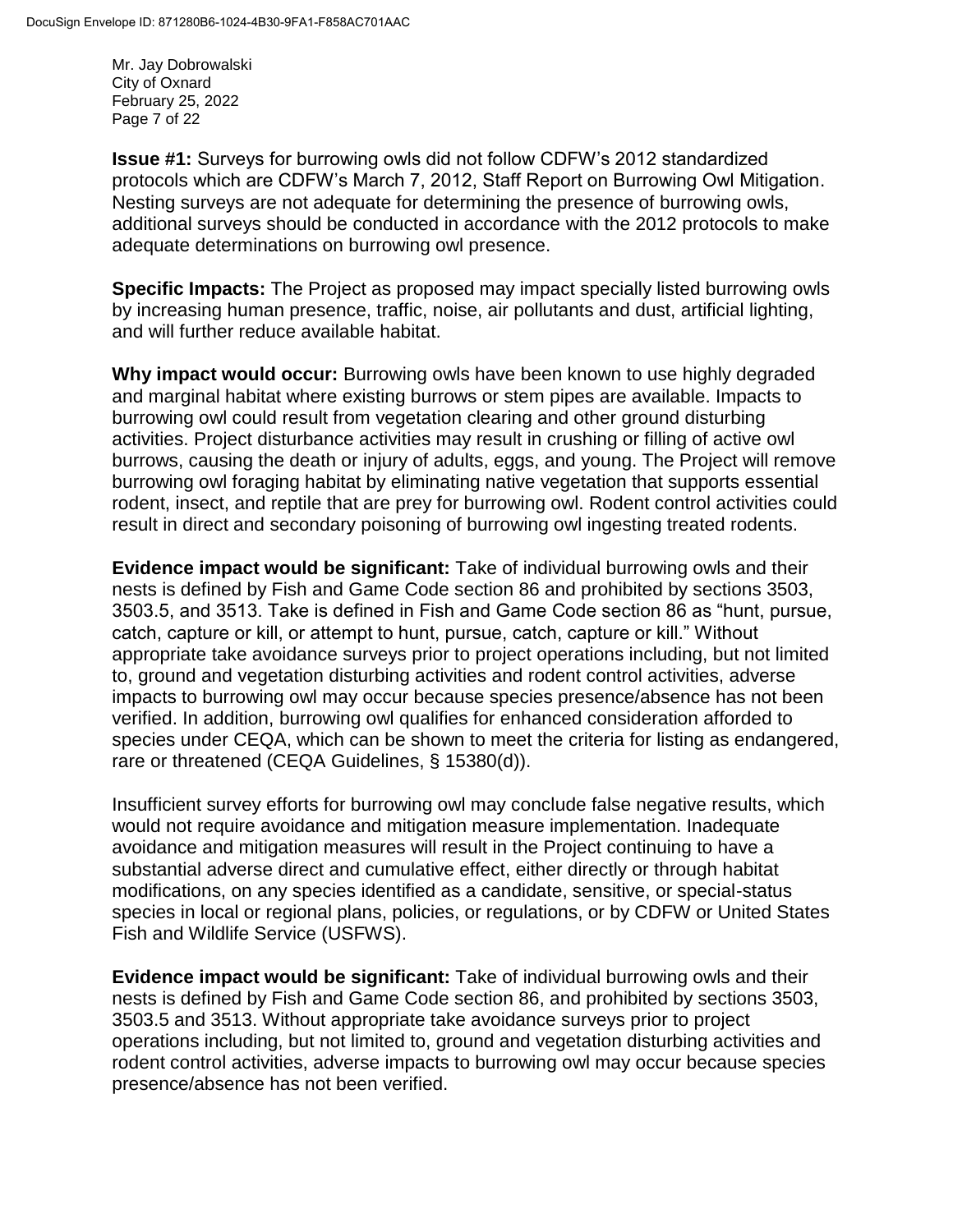Mr. Jay Dobrowalski City of Oxnard February 25, 2022 Page 8 of 22

### **Recommended Potentially Feasible Mitigation Measure(s):**

**Mitigation Measure #1:** To reduce impacts to burrowing owl to less than significant, CDFW recommends that the Project adhere to CDFW's March 7, 2012, Staff Report on Burrowing Owl Mitigation. All survey efforts should be conducted prior to any project activities that could result in habitat disturbance to soil, vegetation or other sheltering habitat for burrowing owl. In California, the burrowing owl breeding season extends from 1 February to 31 August with some variances by geographic location and climatic conditions. Survey protocol for breeding season owl surveys states to conduct 4 survey visits: 1) at least one site visit between 15 February and 15 April, and 2) a minimum of three survey visits, at least three weeks apart, between 15 April and 15 July, with at least one visit after 15 June.

**Mitigation Measure #2:** Permanent impacts to occupied owl burrows and adjacent foraging habitat should be offset by setting aside replacement habitat to be protected in perpetuity under a conservation easement dedicated to a local land conservancy or other appropriate entity, which should include an appropriate non-wasting endowment to provide for the long-term management of mitigation lands. CDFW recommends that the County require a burrowing owl mitigation plan be submitted to CDFW for review and comment prior to project implementation.

**Mitigation Measure #3:** For proposed preservation and/or restoration, the final environmental document should include measures to protect the targeted habitat values in perpetuity from direct and indirect negative impacts. The objective should be to offset the project-induced qualitative and quantitative losses of wildlife habitat values. Issues that should be addressed include, but are not limited to, restrictions on access, proposed land dedications, monitoring and management programs, control of illegal dumping, water pollution, and increased human intrusion. An appropriate non-wasting endowment should be provided for the long-term monitoring and management of mitigation lands. CDFW recommends that mitigation occur at a state-approved bank or via an entity that has been approved to hold and manage mitigation lands pursuant to Assembly Bill 1094 (2012), which amended Government Code sections 65965-65968. Under Government Code section 65967(c), the lead agency must exercise due diligence in reviewing the qualifications of a governmental entity, special district, or nonprofit organization to effectively manage and steward land, water, or natural resources on mitigation lands it approves.

**Mitigation Measure #4:** Project use of rodenticides that could result in direct or secondary poisoning to burrowing owl should be avoided.

#### **Comment #3: Survey Protocols for Special-Status Reptiles**

**Issue #1:** Reconnaissance level field surveys were conducted on April 16, 2018, and October 29, 2020, these surveys were conducted at  $10:00 - 11:00$  am and  $11:00 -$ 12:00 pm on the 34-acre parcel. These surveys were to include observations not only of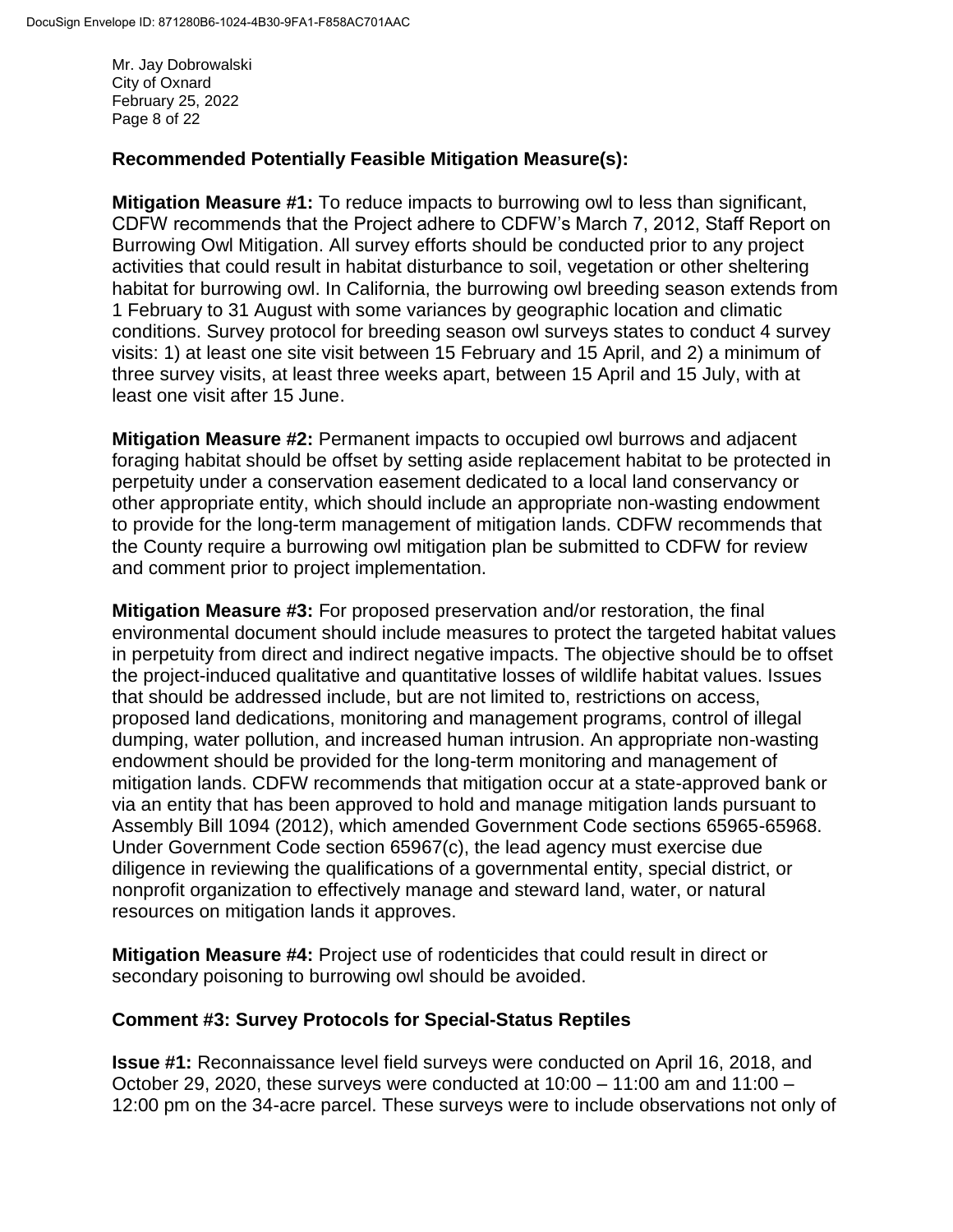Mr. Jay Dobrowalski City of Oxnard February 25, 2022 Page 9 of 22

wildlife but also plant species, potential jurisdictional waters/wetlands, and presence of special species status habitats. Surveys were only an hour in length and were performed at indiscriminate times without consideration of optimal observational hours. CDFW is concerned the surveys conducted in 2018 and 2020 are inadequate to confirm or deny presence of special status reptile species.

**Specific impacts:** The Project as proposed may impact reptiles of special concern by increasing human presence, grading, traffic, noise, air pollutants and dust, artificial lighting, and will further reduce available habitat. Possible species impacted include but are not limited to: southern California legless lizard (*Anniella stebbinsi*) and the coast horned lizard (*Phrynosoma blainvillii*).

**Why impacts would occur:** Reptiles of special concern may occur within the Project footprint or in areas immediate adjacent to the Project. A lack of protocol surveys will likely lead to impacts to a variety of sensitive species. Protocol surveys are necessary to identify listed species and supporting habitat necessary for their survival.

**Evidence impact would be significant:** Ground clearing and construction activities could lead to the direct mortality of a listed species or Species of Special Concern (SSC). The loss of occupied habitat could yield a loss of foraging potential, nesting sites, roosting sites, or refugia and would constitute a significant impact absent appropriate mitigation. CDFW considers impacts to CESA-listed and SSC a significant direct and cumulative adverse effect without implementing appropriate avoidance and/or mitigation measures.

### **Recommended Potentially Feasible Mitigation Measure(s):**

**Mitigation Measure #1:** To mitigate impacts to SSC, CDFW recommends focused surveys for reptile species. Surveys should typically be scheduled when these animals are most likely to be encountered, usually conducted between June and July. To achieve 100 percent visual coverage, CDFW recommends surveys be conducted with parallel transects at approximately 20 feet apart and walked on site in appropriate habitat suitable for each of these species. Suitable habitat consists of areas of sandy, loose and moist soils, typically under the sparse vegetation of scrub, chaparral, and within the duff of oak woodlands.

**Mitigation Measure #2:** In consultation with qualified biologist familiar with the life history of each of the SSC, a relocation plan (Plan) should be developed. The Plan should include, but not be limited to, the timing and location of the surveys that will be conducted for this species, identify the locations where more intensive survey efforts will be conducted (based on high habitat suitability); identify the habitat and conditions in any proposed relocation site(s); the methods that will be utilized for trapping and relocating the individuals of this species; and the documentation/recordation of the number of animals relocated. CDFW recommends the Plan be submitted to the Lead Agency for approval 60 days prior to any ground disturbing activities within potentially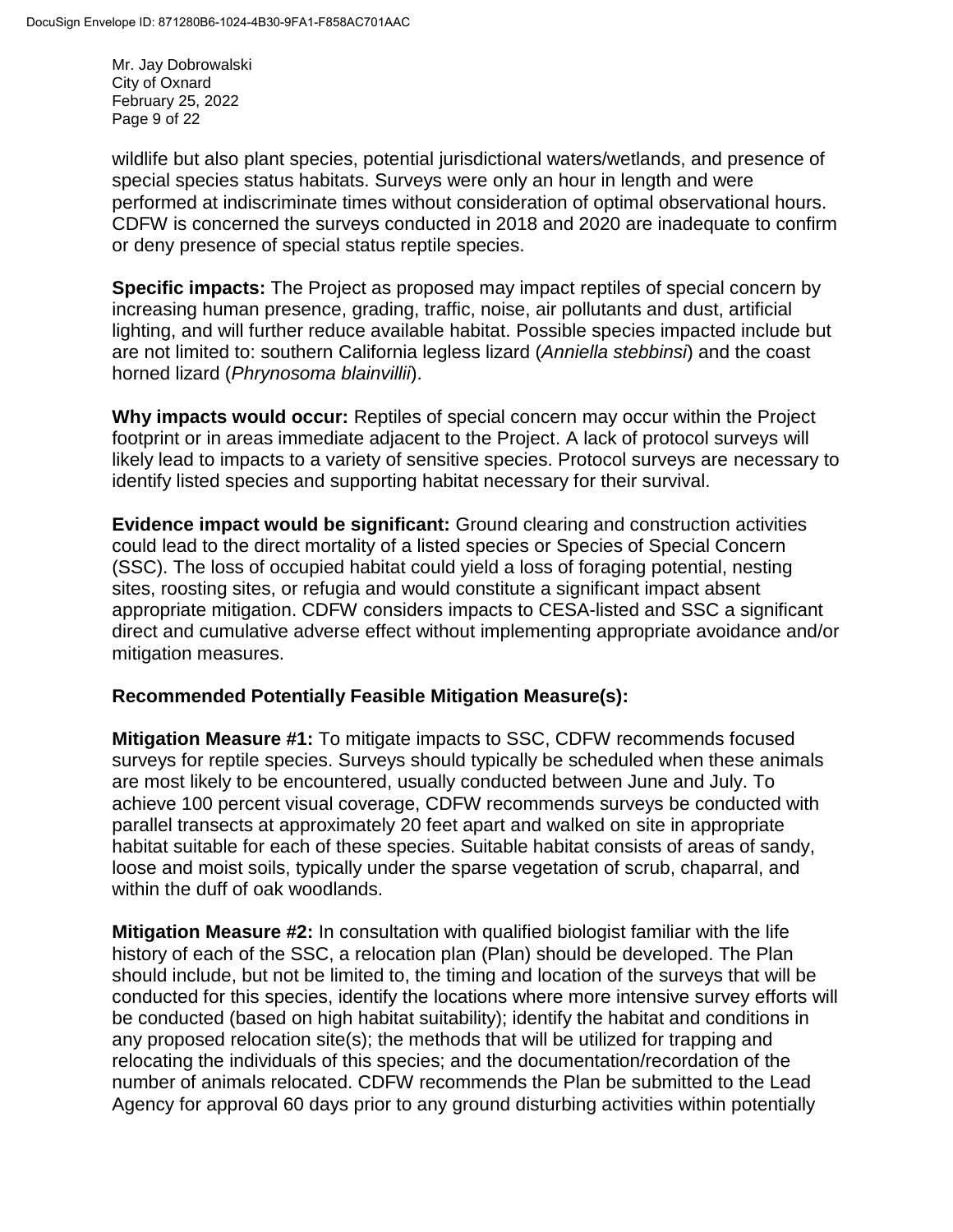Mr. Jay Dobrowalski City of Oxnard February 25, 2022 Page 10 of 22

occupied habitat.

**Mitigation Measure #3:** If construction is to occur during the low activity period (generally December through February), surveys should be conducted prior to this period, if possible. Exclusion fencing should be placed to limit the potential for recolonization of the site prior to construction. CDFW further recommends a qualified biologist be present during ground-disturbing activities immediately adjacent to or within habitat, which supports populations of this species.

#### **Comment #4: Impacts to Non-Game Mammals and Wildlife**

**Issue:** Wildlife may still move through the Project site during the daytime or nighttime. CDFW is concerned that any wildlife potentially moving through or seeking temporary refuge on the Project site may be directly impacted during Project activities and construction. Any final fence, or other design features, design should allow for wildlife movement.

**Specific impacts:** Project activities and construction equipment may directly impact wildlife and birds moving through or seeking temporary refuge on site. This could result in wildlife and bird mortality. Furthermore, depending on the final fencing design, the Project may cumulatively restrict wildlife movement opportunity.

**Why impacts would occur:** Direct impacts to wildlife may occur from: ground disturbing activities (e.g., staging, access, excavation, grading); wildlife being trapped or entangled in construction materials and erection of restrictive fencing; and wildlife could be trampled by heavy equipment operating in the Project site.

**Evidence impact would be significant:** Mammals occurring naturally in California are considered non-game mammals and are afforded protection by State law from take and/or harassment (Fish & Game Code, § 4150; Cal. Code of Regs, § 251.1).

**Recommended Potentially Feasible Mitigation Measure(s):** CDFW recommends the following four mitigation measures to avoid and minimize direct impacts to wildlife during Project construction and activities.

**Mitigation Measure #1:** If fencing is proposed for use during construction or during the life of the Project, fences shall be constructed with materials that are not harmful to wildlife. Prohibited materials include, but are not limited to, spikes, glass, razor, or barbed wire. Fencing shall also be minimized so as not to restrict free wildlife movement through habitat areas.

**Mitigation Measure #2:** To avoid direct mortality, a qualified biological monitor shall be on site prior to and during ground and habitat disturbing activities to move out of harm's way special status species or other wildlife of low mobility that would be injured or killed by grubbing or Project-related construction activities. Salvaged wildlife of low mobility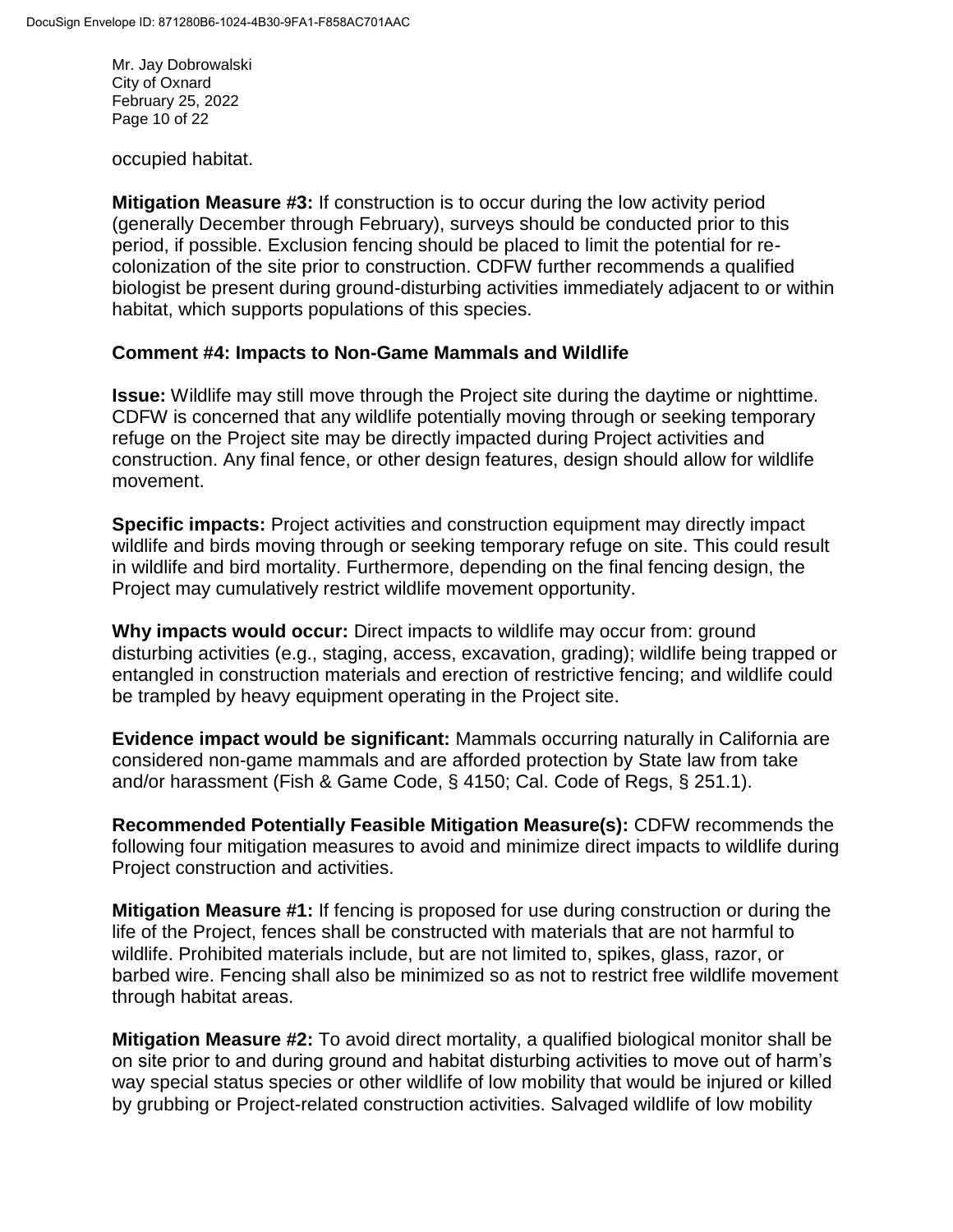Mr. Jay Dobrowalski City of Oxnard February 25, 2022 Page 11 of 22

shall be removed and placed onto adjacent and suitable (i.e., species appropriate) habitat out of harm's way.

It should be noted that the temporary relocation of on-site wildlife does not constitute effective mitigation for the purposes of offsetting Program impacts associated with habitat loss.

**Mitigation Measure #3:** Grubbing and grading shall be done to avoid islands of habitat where wildlife may take refuge and later be killed by heavy equipment. Grubbing and grading shall be done from the center of the Project site, working outward towards adjacent habitat off site where wildlife may safely escape.

## **Additional Recommendations**

Indirect Impact. CEQA Guidelines (Section 15358(a)(2)) require discussion of potential indirect impacts of a proposed project. Indirect impacts, also referred to as secondary impacts, are impacts caused by a project that occur later in time or are farther removed in distance but are still reasonably foreseeable. The land parcel directly adjacent to the prospective project site is owned by The Nature Conservancy (TNC) and is part of a large-scale *Ormond Beach Restoration and Public Access Project* (OBRPAP). In the 2019 OBRPAP preliminary report, plans to develop a trail that would abut the project site are outlined. Potential direct and indirect impacts on conservation efforts of the adjacent parcel including noise, lighting, and aesthetics should be analyzed. Additionally, surveys to determine impact to special status plants, wildlife, and habitats should extend 500 feet from the survey site in all directions. Riparian surveys should also be performed in portions of the Ormond Lagoon Waterway within the 500-foot buffer. The EIR should include an assessment of this adjacent riparian feature as to assess wildlife use of the feature and how the Project might indirectly affect the biological resources that use this feature.

CDFW also recommends a 500-foot buffer between TNC land parcel and the development to minimize any visual light or noise produced by the Project. Anthropogenic noise can disrupt the communication of many wildlife species including frogs, birds, and bats (Sun and Narins 2005, Patricelli and Blickley 2006, Gillam and McCracken 2007, Slabbekoorn and Ripmeester 2008). Noise can also affect predatorprey relationships as many nocturnal animals such as bats and owls primarily use auditory cures (i.e., hearing) to hunt. Additionally, many prey species increase their vigilance behavior when exposed to noise as they need to rely more on visual detection of predators when auditory cues may be masked by noise (Rabin et al. 2006, Quinn et al. 2017). Noise has also been shown to reduce the density of nesting birds (Francis et al. 2009) and cause increased stress that results in decreased immune responses (Kight and Swaddle 2011). If the Project will result in indirect impacts to the sensitive Ormond Beach coastal dune community via noise, light, and other disturbances that result from both active construction and the long-term development, the EIR should provide mitigation to reduce these effects on animals. Mitigation can include: seasonal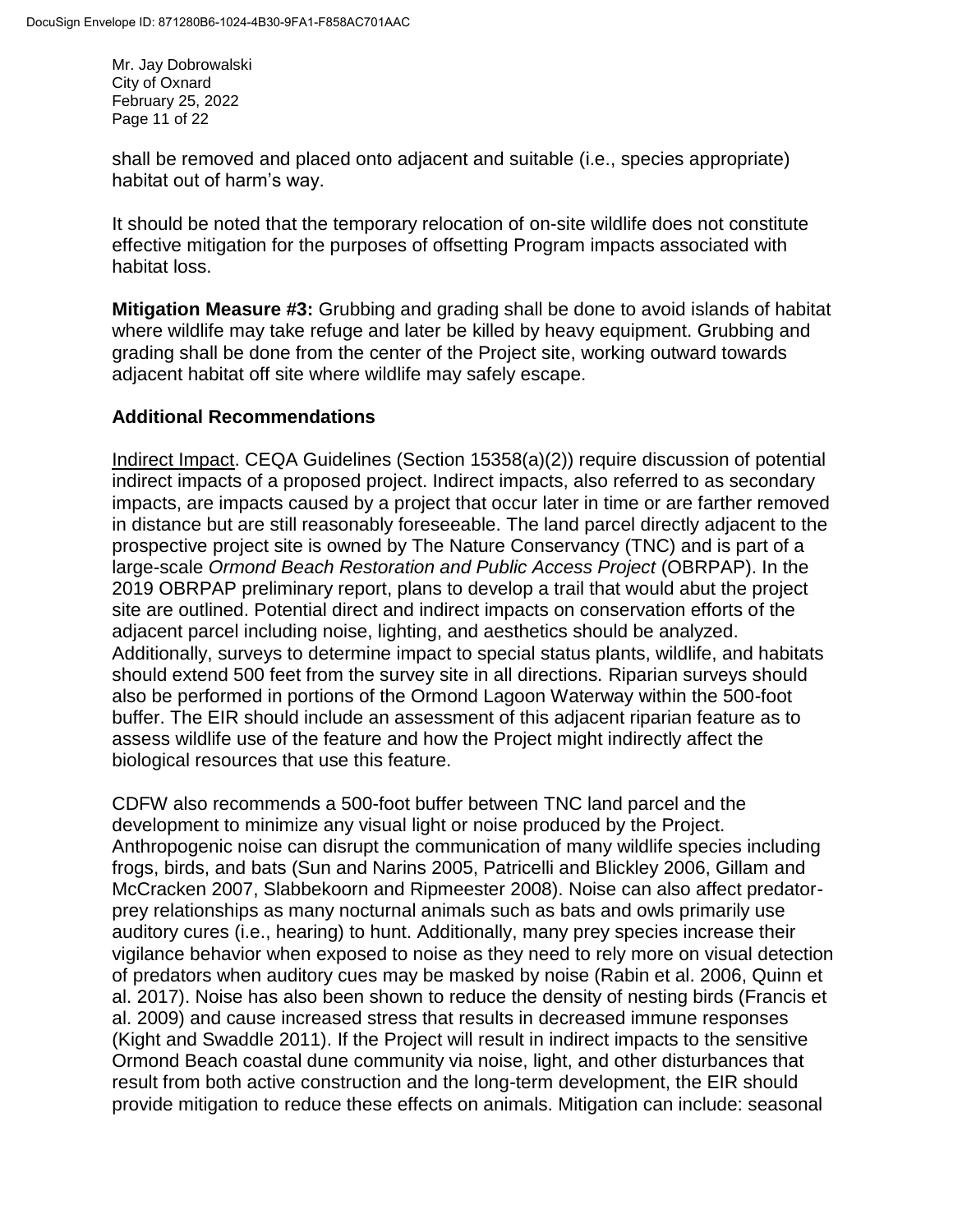Mr. Jay Dobrowalski City of Oxnard February 25, 2022 Page 12 of 22

timing of construction activities that generate noise/vibration; prohibiting the use of generators within 1000 meters from the edge of any stream; sound barriers; ensuring people are not able to access the creek via the Project; long-term monitoring to ensure human access does not degrading this area from current baseline; and, eliminating night lighting. Light pollution can be mitigated, including using newer designs that meet the Illuminating Engineering Society of North America's standards and reduce light pollution. Directing light downward or away from habitat, reducing glare and using lower wattage flat lens fixtures on streets reduces light pollution, and increasing reflectivity of signs and road striping in appropriate areas may increase driver visibility while reducing the need for artificial lighting. Turning off unnecessary lights at night is also recommended.

Alternatives. CDFW recommends the City consider an alternative that would fully avoid or minimize impacts to streams, sensitive plants and wildlife. CDFW recommends the City recirculate the environmental document after including alternative locations in order to foster meaningful public participation and informed decision making [CEQA Guidelines, §§ 15088.5, 15126.6(f)]. If the City concludes that no feasible alternative locations exist, or the use of alternative locations as a mitigation measures is infeasible, the City must disclose the reasons in the final environmental document and recirculate [CEQA Guidelines, §§ 15088.5(a)(3), 15126.6(f)(2)].

Fuel Modification. If the Project includes fuel modification, CDFW recommends that the final environmental include avoidance and mitigation measures for any fuel modification activities conducted within and adjacent to the Project area. A weed management plan should be developed for all areas adjacent to open space that will be subject to fuel modification disturbance. CDFW also recommends that any irrigation proposed in fuel modification zones drain back into the development and not onto natural habitat land as perennial sources of water allow for the introduction of invasive Argentine ants.

Mitigation and Monitoring Reporting Plan. Per Public Resources Code section 21081.6(a)(1), CDFW has provided the County with a summary of our suggested mitigation measures and recommendations in the form of an attached Draft Mitigation and Monitoring Reporting Plan (MMRP; Attachment A). A final MMRP shall reflect results following additional plant and wildlife surveys and the Project's final on and/or off-site mitigation plans.

### **Filing Fees**

The Project, as proposed, would have an impact on fish and/or wildlife, and assessment of filing fees is necessary. Fees are payable upon filing of the Notice of Determination by the County and serve to help defray the cost of environmental review by CDFW. Payment of the fee is required for the underlying Project approval to be operative, vested, and final (Cal. Code Regs., tit. 14, § 753.5; Fish & G. Code, § 711.4; Pub. Resources Code, § 21089).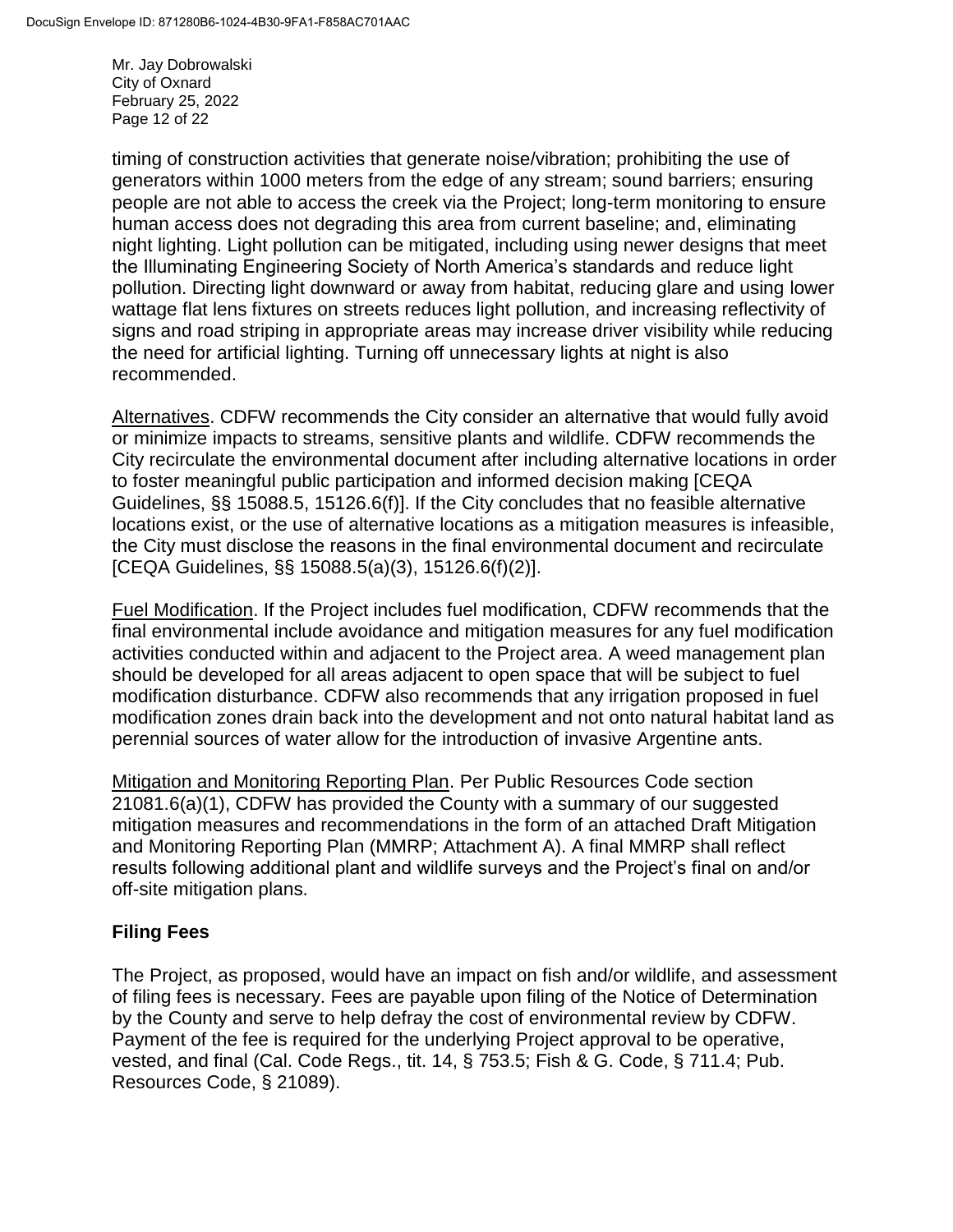Mr. Jay Dobrowalski City of Oxnard February 25, 2022 Page 13 of 22

### **Conclusion**

We appreciate the opportunity to comment on the Project to assist the County in adequately analyzing and minimizing/mitigating impacts to biological resources. CDFW requests an opportunity to review and comment on any response that the County has to our comments and to receive notification of any forthcoming hearing date(s) for the Project [CEQA Guidelines, § 15073(e)]. If you have any questions or comments regarding this letter, please contact Angela Castanon, Environmental Scientist, at [Angela.Castanon@wildlife.ca.gov](mailto:Baron.Barrera@wildlife.ca.gov)

-DocuSigned by: Sincerely, Randy Rodyjuy

**Randy Rodriguez for** 

Erinn Wilson Environmental Program Manager I

EC: CDFW

Steve Gibson – Los Alamitos – [Steve.Gibson@wildlife.ca.gov](mailto:Steve.Gibson@wildlife.ca.gov) Emily Galli – Fillmore – [Emily.Galli@wildlife.ca.gov](mailto:Emily.Galli@wildlife.ca.gov) Susan Howell – San Diego – [Susan.Howell@wildlife.ca.gov](mailto:Susan.Howell@wildlife.ca.gov) CEQA Program Coordinator – Sacramento – [CEQACommentLetters@wildlife.ca.gov](mailto:CEQACommentLetters@wildlife.ca.gov) 

State Clearinghouse - [state.clearinghouse@opr.ca.gov](mailto:state.clearinghouse@opr.ca.gov)

### **References:**

[CDFWa] California Department of Fish and Wildlife. 2018. Protocols for Surveying and Evaluating Impacts to Special Status Native Plant Populations and Sensitive Natural Communities. Available from:

<https://nrm.dfg.ca.gov/FileHandler.ashx?DocumentID=18959>

- [CDFWb] California Department of Fish and Wildlife. 2020. Scientific Collecting Permit. Available from:<https://wildlife.ca.gov/Licensing/Scientific-Collecting#53949678>
- [CDFWc] California Department of Fish and Wildlife. 2020. Submitting Data to the CNDDB. Available from:<https://wildlife.ca.gov/Data/CNDDB/Submitting-Data>
- [CDFWd] California Department of Fish and Wildlife. 2012. Staff Report on Burrowing Owl Mitigation. Available from: [file:///C:/Users/ACASTA~1/AppData/Local/Temp/BUOW\\_MIT\\_StaffReport2012-](file:///C:/Users/ACASTA~1/AppData/Local/Temp/BUOW_MIT_StaffReport2012-1.pdf) [1.pdf](file:///C:/Users/ACASTA~1/AppData/Local/Temp/BUOW_MIT_StaffReport2012-1.pdf)
- [CNPS] California Native Plant Society. 2020. Rare Plant ranks. Available from: [https://www.cnps.org/rare-plants/cnps-rare-plant-ranks.](https://www.cnps.org/rare-plants/cnps-rare-plant-ranks)
- Francis, C. D., C. P. Ortega, and A. Cruz. 2009. Noise pollution changes avian communities and species interactions. Current Biology 19:1415–1419.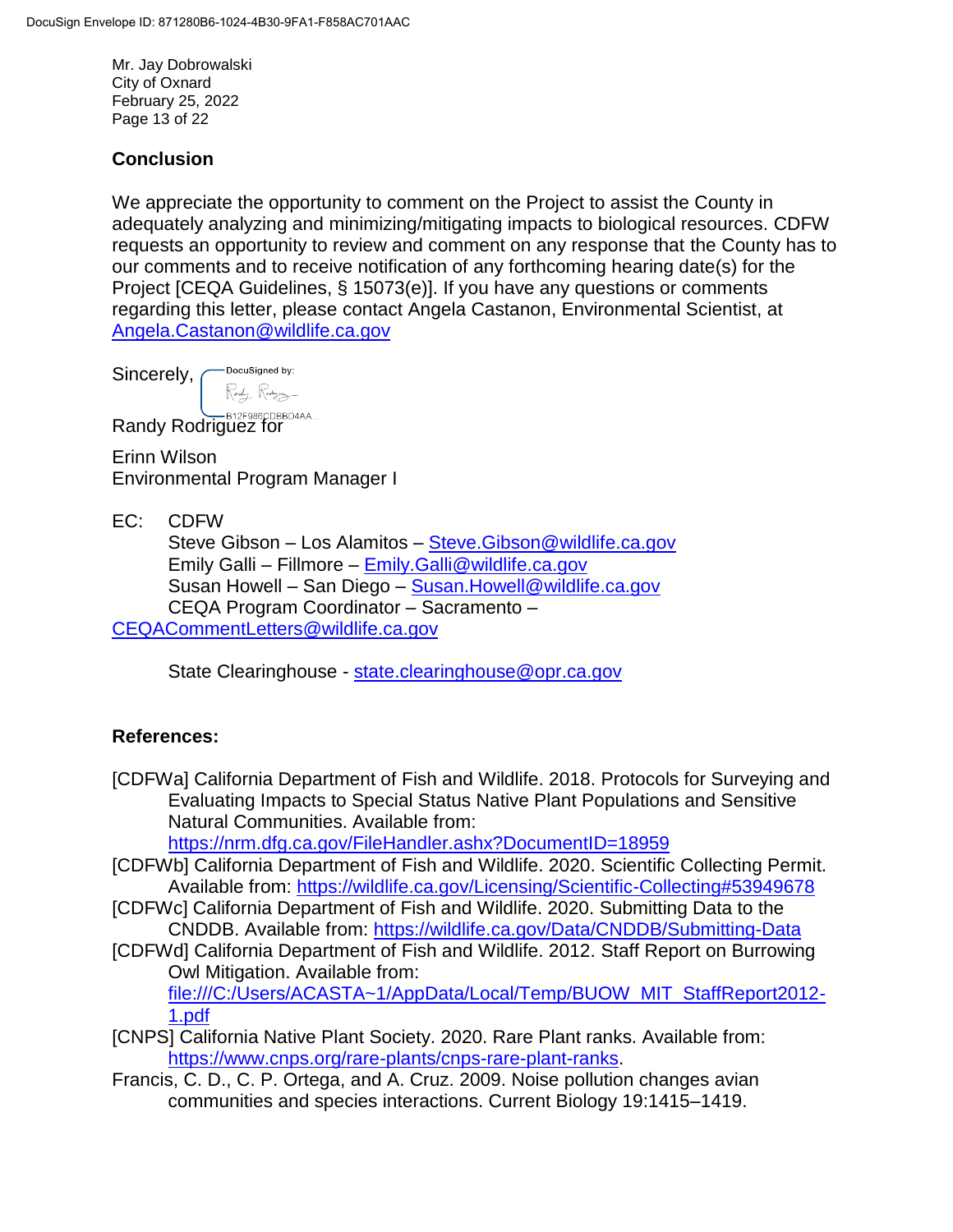Mr. Jay Dobrowalski City of Oxnard February 25, 2022 Page 14 of 22

- Gillam, E. H., and G. F. McCracken. 2007. Variability in the echolocation of Tadarida brasiliensis: effects of geography and local acoustic environment. Animal Behaviour 74:277–286.
- Kight, C. R., and J. P. Swaddle. 2011. How and why environmental noise impacts animals: An integrative, mechanistic review. Ecology Letters 14:1052–1061.
- Longcore, T. and C. Rich. 2004. Ecological light pollution. Front Ecological Environment 2(4):191-198.
- Patricelli, G., and J. J. L. Blickley. 2006. Avian communication in urban noise: causes and consequences of vocal adjustment. Auk 123:639–649.
- Quinn, J. L., M. J. Whittingham, S. J. Butler, W. Cresswell, J. L. Quinn, M. J. Whittingham, S. J. Butler, W. Cresswell, and W. Noise. 2017. Noise, predation risk compensation and vigilance in the chaffinch Fringilla coelebs. Journal of Avian Biology 37:601–608.
- Rabin, L. A., R. G. Coss, and D. H. Owings. 2006. The effects of wind turbines on antipredator behavior in California ground squirrels (Spermophilus beecheyi). Biological Conservation 131:410–420.
- Slabbekoorn, H., and E. A. P. Ripmeester. 2008. Birdsong and anthropogenic noise: Implications and applications for conservation. Molecular Ecology 17:72–83.
- Sun, J. W. C., and P. M. Narins. 2005. Anthropogenic sounds differentially affect amphibian call rate. Biological Conservation 121:419–427.
- [USACE] Unites States Army Corps of Engineers. National Wetland Plant Lis Indicator Rating Definitions. Available from: [https://www.fws.gov/wetlands/documents/National-Wetland-Plant-List-Indicator-](https://www.fws.gov/wetlands/documents/National-Wetland-Plant-List-Indicator-Rating-Definitions.pdf)[Rating-Definitions.pdf](https://www.fws.gov/wetlands/documents/National-Wetland-Plant-List-Indicator-Rating-Definitions.pdf)

# **Attachment A: Draft Mitigation and Monitoring Reporting Plan**

CDFW recommends the following language to be incorporated into a future environmental docur Project. A final MMRP shall reflect results following additional plant and wildlife surveys and the I and/or off-site mitigation plans.

| <b>Biological Resources (BIO)</b>                                        |                                                                                                                                                                                                                                                                                                                                                                                                                                  |                                                          |  |
|--------------------------------------------------------------------------|----------------------------------------------------------------------------------------------------------------------------------------------------------------------------------------------------------------------------------------------------------------------------------------------------------------------------------------------------------------------------------------------------------------------------------|----------------------------------------------------------|--|
|                                                                          | Mitigation Measure (MM) or Recommendation (REC)                                                                                                                                                                                                                                                                                                                                                                                  | <b>Timing</b>                                            |  |
| MM-BIO-1-<br>Impacts to<br><b>Special-Status</b><br><b>Plant Species</b> | Focus surveys for Ventura marsh milk-vetch and salt marsh<br>bird's-beak, should be conducted following systematic field<br>techniques outlined by CDFW's Protocols for Surveying and<br>Evaluating Impacts to Special Status Native Plant<br>Populations and Sensitive Natural Communities. The amount<br>of time and level of effort for a given should be determined<br>based on the vegetation and its overall diversity and | Prior to<br>Project<br>construction<br>and<br>activities |  |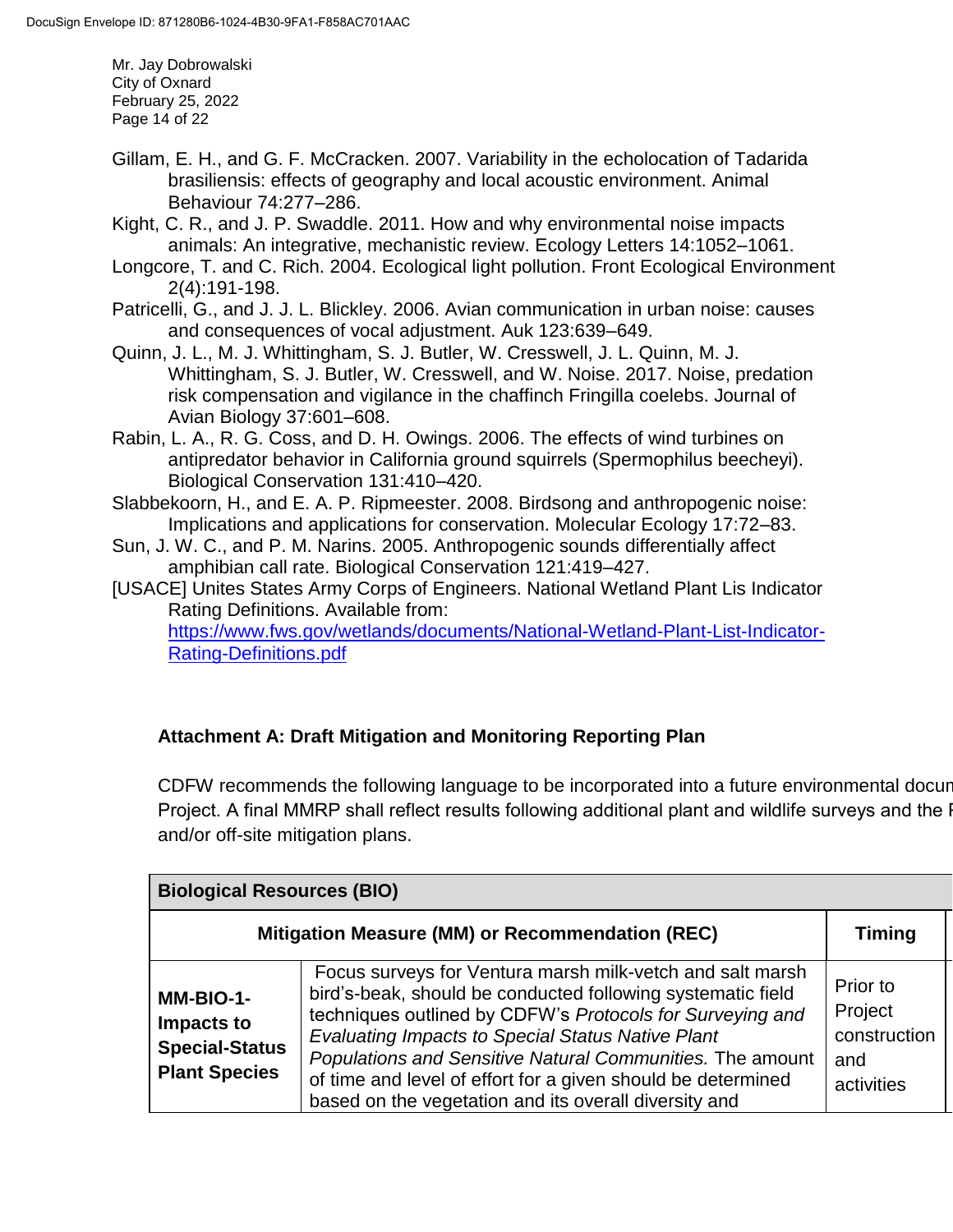Mr. Jay Dobrowalski City of Oxnard February 25, 2022 Page 15 of 22

|                                                                          | structural complexity (CDFW 2018). For example, one<br>person-hour per eight acres per survey date is needed for a<br>comprehensive field survey in grassland with medium<br>diversity and moderate terrain, with additional time allocated<br>for species identification (CDFW 2018). Additionally,<br>considerations should be made regarding timing of these<br>field surveys to ensure accuracy in determining what plants<br>exist on site. Adequate information about special status<br>plants and natural communities present in a project area will<br>enable reviewing agencies and the public to effectively<br>assess potential impacts to special status plants or natural<br>communities and will guide the development of minimization<br>and mitigation measures (CDFW 2018). |                                                          |
|--------------------------------------------------------------------------|----------------------------------------------------------------------------------------------------------------------------------------------------------------------------------------------------------------------------------------------------------------------------------------------------------------------------------------------------------------------------------------------------------------------------------------------------------------------------------------------------------------------------------------------------------------------------------------------------------------------------------------------------------------------------------------------------------------------------------------------------------------------------------------------|----------------------------------------------------------|
|                                                                          | The NPPA prohibits the take and/or possession of State<br>listed rare plants unless authorized by CDFW or in certain<br>limited circumstances. Take of Ventura marsh milk-vetch, salt<br>marsh bird's-beak, or other CESA-listed rare plants that<br>could occur as a result of the Project may only be permitted<br>through an incidental take permit (ITP) or other<br>authorization issued by the Department pursuant to California<br>Code of Regulations, Title 14, section, 786.9 subdivision (b).<br>CDFW is concerned that loss of CESA-listed rare plants will<br>occur if appropriate avoidance, minimization, and/or<br>mitigation for these species is not adopted, including an ITP.                                                                                            |                                                          |
| MM-BIO-2-<br>Impacts to<br><b>Special-Status</b><br><b>Plant Species</b> | Vegetation maps should properly classify plant communities<br>according to the NVCS. Mapping should include the project<br>site and areas that will be directly or indirectly impacted.                                                                                                                                                                                                                                                                                                                                                                                                                                                                                                                                                                                                      | Prior to<br>Project<br>construction<br>and<br>activities |
| MM-BIO-3-<br>Impacts to<br><b>Special-Status</b><br><b>Plant Species</b> | A nine-quad CNDDB review should be performed. Pre-<br>project surveys restricted to known CNDDB rare plant<br>locations may not identify all special status plants and<br>communities present and do not provide a sufficient level of<br>information to determine potential impacts (CDFW 2018).                                                                                                                                                                                                                                                                                                                                                                                                                                                                                            | Prior to<br>Project<br>construction<br>and<br>activities |
| MM-BIO-4-<br>Impacts to<br><b>Special-Status</b><br><b>Plant Species</b> | The EIR should provide species-specific measures to fully<br>avoid impacts to all Endangered Species Act (ESA)- and<br>CESA-listed plants. This may include flagging all plants<br>and/or perimeter of populations; no-work buffers around<br>plants and/or populations (e.g., flagged perimeter plus 50<br>feet); restrictions on ground disturbing activities within<br>protected areas; relocation of staging and other material                                                                                                                                                                                                                                                                                                                                                          | Prior to<br>Project<br>construction<br>and<br>activities |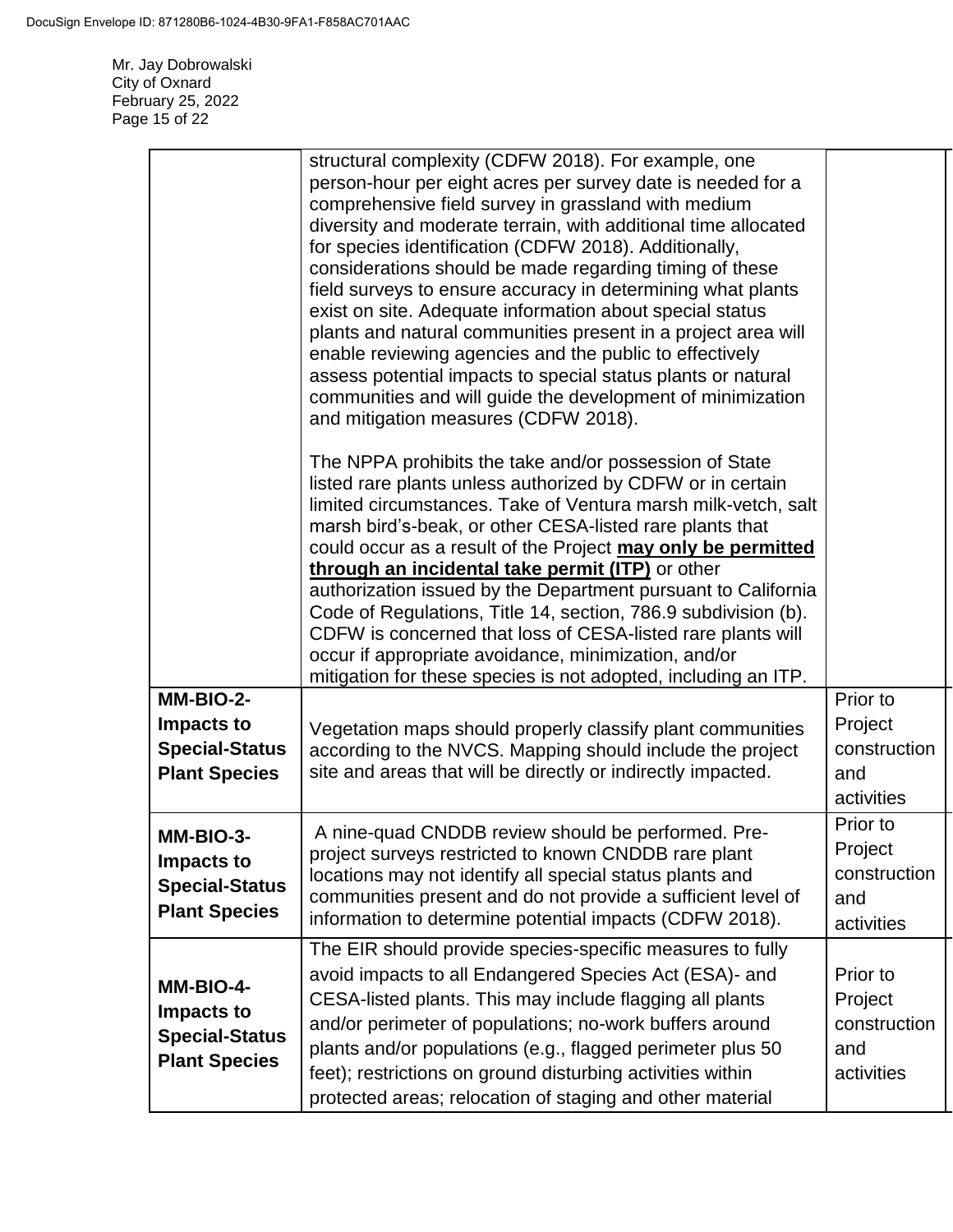Mr. Jay Dobrowalski City of Oxnard February 25, 2022 Page 16 of 22

|                                                                          | piling areas away from protected areas; restrictions on                                                                                                                                                                                                                                                                                                                                                                                                                                                                                                                                                                                                                                                                                                                                                                                                                                                                                                                                                                                                                                                                                                                                                                                                                                                                |                                                          |
|--------------------------------------------------------------------------|------------------------------------------------------------------------------------------------------------------------------------------------------------------------------------------------------------------------------------------------------------------------------------------------------------------------------------------------------------------------------------------------------------------------------------------------------------------------------------------------------------------------------------------------------------------------------------------------------------------------------------------------------------------------------------------------------------------------------------------------------------------------------------------------------------------------------------------------------------------------------------------------------------------------------------------------------------------------------------------------------------------------------------------------------------------------------------------------------------------------------------------------------------------------------------------------------------------------------------------------------------------------------------------------------------------------|----------------------------------------------------------|
|                                                                          | herbicide use and/or type of herbicide and/or application                                                                                                                                                                                                                                                                                                                                                                                                                                                                                                                                                                                                                                                                                                                                                                                                                                                                                                                                                                                                                                                                                                                                                                                                                                                              |                                                          |
|                                                                          | method within 100 feet of sensitive plants; and worker                                                                                                                                                                                                                                                                                                                                                                                                                                                                                                                                                                                                                                                                                                                                                                                                                                                                                                                                                                                                                                                                                                                                                                                                                                                                 |                                                          |
|                                                                          | education and training.                                                                                                                                                                                                                                                                                                                                                                                                                                                                                                                                                                                                                                                                                                                                                                                                                                                                                                                                                                                                                                                                                                                                                                                                                                                                                                |                                                          |
| MM-BIO-5-<br>Impacts to<br><b>Special-Status</b><br><b>Plant Species</b> | CDFW recommends the environmental document provide<br>measures to fully mitigate the loss of individual ESA- and<br>CESA-listed plants and habitat.<br>1. The EIR should provide a map showing which<br>plants or populations will be impacted and provide<br>a table that clearly documents the number of plants<br>and acres of supporting habitat impacted, and<br>plant composition (e.g., density, cover, abundance)<br>within impacted habitat (e.g., species list separated<br>by vegetation class; density, cover, abundance of<br>each species).<br>2. The EIR should provide species-specific<br>measures for on-site mitigation. Each species-<br>specific mitigation plan should adopt an<br>ecosystem-based approach and be of sufficient<br>detail and resolution to describe the following at a<br>minimum: 1) identify the impact and level of impact<br>(e.g., acres or individual plants/habitat impacted);<br>2) location of onsite mitigation and adequacy of the<br>location(s) to serve as mitigation; 3) assessment of<br>appropriate reference sites; 4) scientific [genus and<br>species (subspecies/variety if applicable)] of plants<br>being used for restoration; 5) location(s) of<br>propagule source; 6) species-specific planting<br>methods (i.e., container or seed); 7) measurable | Prior to<br>Project<br>construction<br>and<br>activities |
|                                                                          | goals and success criteria for establishing self-<br>sustaining populations (e.g., percent survival rate,<br>absolute cover); 8) long-term monitoring, and; 9)<br>adaptive management techniques.                                                                                                                                                                                                                                                                                                                                                                                                                                                                                                                                                                                                                                                                                                                                                                                                                                                                                                                                                                                                                                                                                                                      |                                                          |
|                                                                          | Please note that CDFW generally does not support the use<br>of salvaging, translocation, or transplantation as the primary<br>mitigation strategy for unavoidable impacts to rare,<br>threatened, or endangered plant species.                                                                                                                                                                                                                                                                                                                                                                                                                                                                                                                                                                                                                                                                                                                                                                                                                                                                                                                                                                                                                                                                                         |                                                          |
| MM-BIO-6-<br>Impacts to<br><b>Over-wintering</b>                         | To reduce impacts to burrowing owl to less than significant,<br>CDFW recommends that the Project adhere to CDFW's<br>March 7, 2012, Staff Report on Burrowing Owl Mitigation. All<br>survey efforts should be conducted prior to any project                                                                                                                                                                                                                                                                                                                                                                                                                                                                                                                                                                                                                                                                                                                                                                                                                                                                                                                                                                                                                                                                           | Prior to<br>Project<br>construction                      |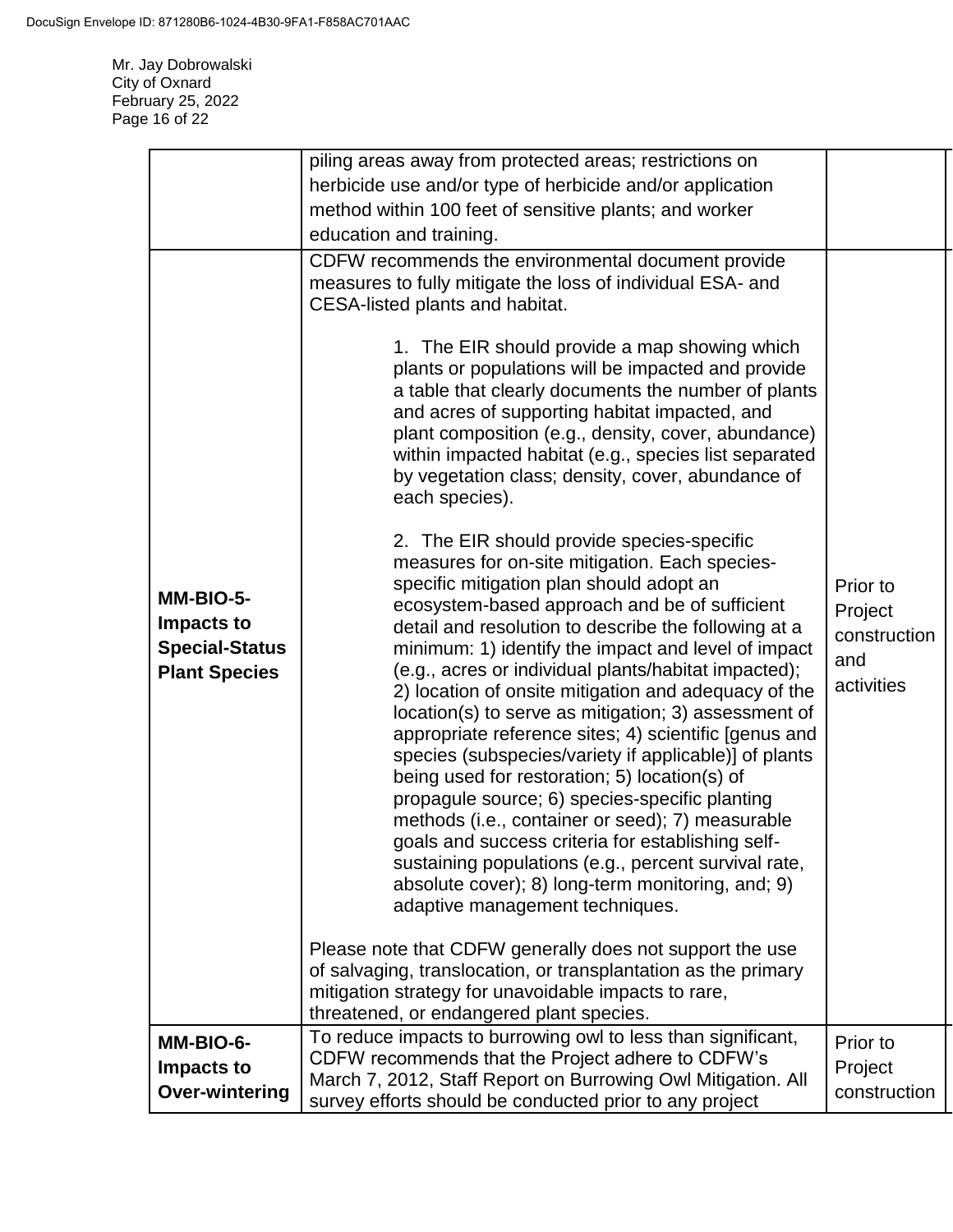Mr. Jay Dobrowalski City of Oxnard February 25, 2022 Page 17 of 22

| <b>Burrowing</b><br><b>Owls</b>                                                     | activities that could result in habitat disturbance to soil,<br>vegetation or other sheltering habitat for burrowing owl. In<br>California, the burrowing owl breeding season extends from 1<br>February to 31 August with some variances by geographic<br>location and climatic conditions. Survey protocol for breeding<br>season owl surveys states to conduct 4 survey visits: 1) at<br>least one site visit between 15 February and 15 April, and 2)<br>a minimum of three survey visits, at least three weeks apart,<br>between 15 April and 15 July, with at least one visit after 15<br>June.                                                                                                                                                                                                                                                                                                                                                                                                                                                                                                                                                                                                                                                                                      | and<br>activities                                        |
|-------------------------------------------------------------------------------------|--------------------------------------------------------------------------------------------------------------------------------------------------------------------------------------------------------------------------------------------------------------------------------------------------------------------------------------------------------------------------------------------------------------------------------------------------------------------------------------------------------------------------------------------------------------------------------------------------------------------------------------------------------------------------------------------------------------------------------------------------------------------------------------------------------------------------------------------------------------------------------------------------------------------------------------------------------------------------------------------------------------------------------------------------------------------------------------------------------------------------------------------------------------------------------------------------------------------------------------------------------------------------------------------|----------------------------------------------------------|
| MM-BIO-7-<br>Impacts to<br><b>Over-wintering</b><br><b>Burrowing</b><br><b>Owls</b> | Permanent impacts to occupied owl burrows and adjacent<br>foraging habitat should be offset by setting aside<br>replacement habitat to be protected in perpetuity under a<br>conservation easement dedicated to a local land<br>conservancy or other appropriate entity, which should include<br>an appropriate non-wasting endowment to provide for the<br>long-term management of mitigation lands. CDFW<br>recommends that the County require a burrowing owl<br>mitigation plan be submitted to CDFW for review and<br>comment prior to project implementation.                                                                                                                                                                                                                                                                                                                                                                                                                                                                                                                                                                                                                                                                                                                        | Prior to<br>Project<br>construction<br>and<br>activities |
| MM-BIO-8-<br>Impacts to<br><b>Over-wintering</b><br><b>Burrowing</b><br><b>Owls</b> | For proposed preservation and/or restoration, the final<br>environmental document should include measures to protect<br>the targeted habitat values in perpetuity from direct and<br>indirect negative impacts. The objective should be to offset<br>the project-induced qualitative and quantitative losses of<br>wildlife habitat values. Issues that should be addressed<br>include, but are not limited to, restrictions on access,<br>proposed land dedications, monitoring and management<br>programs, control of illegal dumping, water pollution, and<br>increased human intrusion. An appropriate non-wasting<br>endowment should be provided for the long-term monitoring<br>and management of mitigation lands. CDFW recommends<br>that mitigation occur at a state-approved bank or via an entity<br>that has been approved to hold and manage mitigation lands<br>pursuant to Assembly Bill 1094 (2012), which amended<br>Government Code sections 65965-65968. Under<br>Government Code section 65967(c), the lead agency must<br>exercise due diligence in reviewing the qualifications of a<br>governmental entity, special district, or nonprofit organization<br>to effectively manage and steward land, water, or natural<br>resources on mitigation lands it approves. | Prior to<br>Project<br>construction<br>and<br>activities |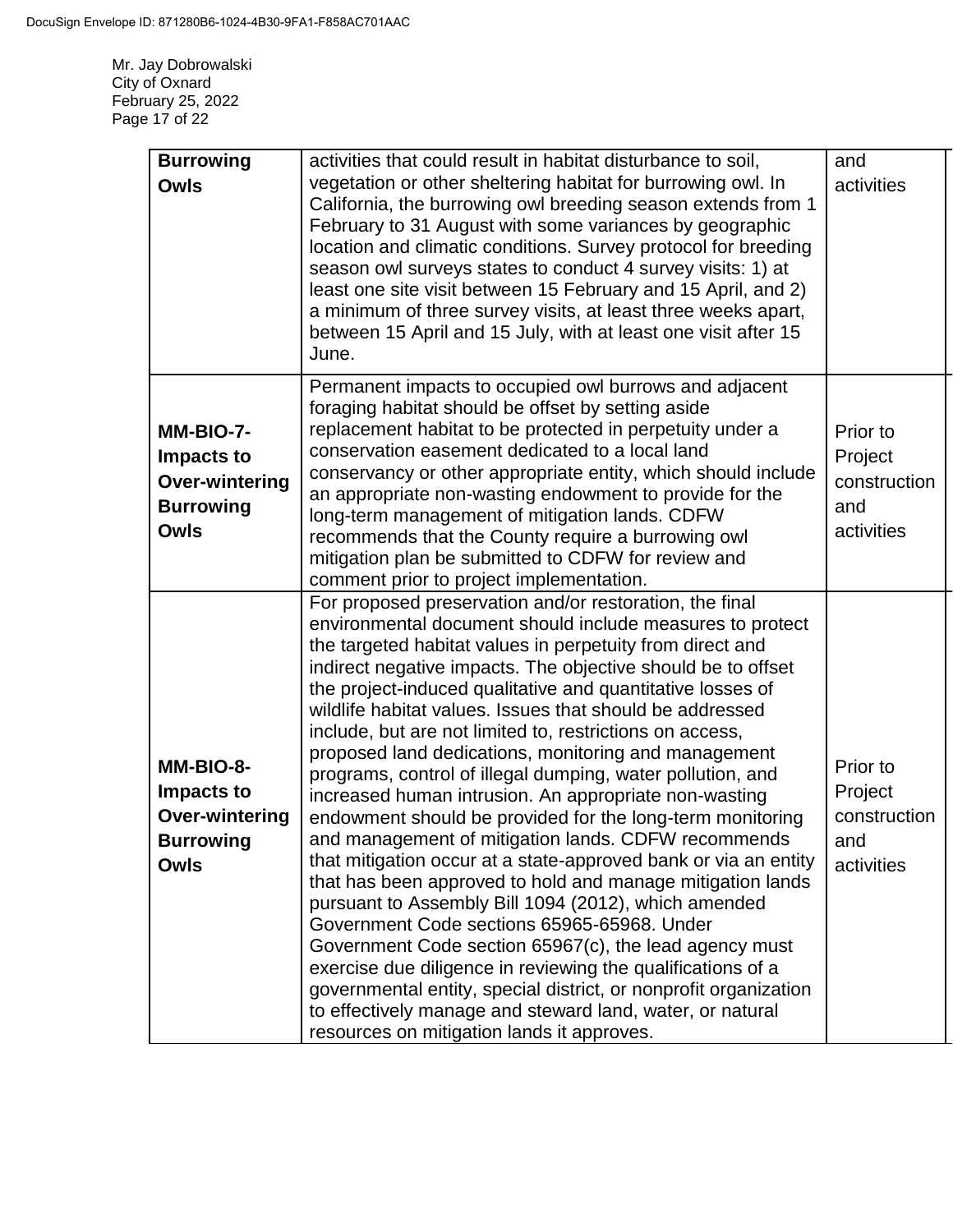Mr. Jay Dobrowalski City of Oxnard February 25, 2022 Page 18 of 22

| MM-BIO-9-<br>Impacts to<br><b>Over-wintering</b><br><b>Burrowing</b><br><b>Owls</b>                    | Project use of rodenticides that could result in direct or<br>secondary poisoning to burrowing owl should be avoided.                                                                                                                                                                                                                                                                                                                                                                                                                                                                                                                                                                                                                                                                                                                     | Prior<br>to/During/<br>After<br>Project<br>construction<br>and<br>activities |
|--------------------------------------------------------------------------------------------------------|-------------------------------------------------------------------------------------------------------------------------------------------------------------------------------------------------------------------------------------------------------------------------------------------------------------------------------------------------------------------------------------------------------------------------------------------------------------------------------------------------------------------------------------------------------------------------------------------------------------------------------------------------------------------------------------------------------------------------------------------------------------------------------------------------------------------------------------------|------------------------------------------------------------------------------|
| <b>MM-BIO-10-</b><br><b>Survey</b><br><b>Protocols for</b><br><b>Special-status</b><br><b>Reptiles</b> | To mitigate impacts to SSC, CDFW recommends focused<br>surveys for reptile species. Surveys should typically be<br>scheduled when these animals are most likely to be<br>encountered, usually conducted between June and July. To<br>achieve 100 percent visual coverage, CDFW recommends<br>surveys be conducted with parallel transects at<br>approximately 20 feet apart and walked on site in appropriate<br>habitat suitable for each of these species. Suitable habitat<br>consists of areas of sandy, loose and moist soils, typically<br>under the sparse vegetation of scrub, chaparral, and within<br>the duff of oak woodlands.                                                                                                                                                                                                | Prior to<br>Project<br>construction<br>and<br>activities                     |
| <b>MM-BIO-11-</b><br><b>Survey</b><br><b>Protocols for</b><br><b>Special-status</b><br><b>Reptiles</b> | In consultation with qualified biologist familiar with the life<br>history of each of the SSC, a relocation plan (Plan) should be<br>developed. The Plan should include, but not be limited to, the<br>timing and location of the surveys that will be conducted for<br>this species, identify the locations where more intensive<br>survey efforts will be conducted (based on high habitat<br>suitability); identify the habitat and conditions in any<br>proposed relocation site(s); the methods that will be utilized<br>for trapping and relocating the individuals of this species; and<br>the documentation/recordation of the number of animals<br>relocated. CDFW recommends the Plan be submitted to the<br>Lead Agency for approval 60 days prior to any ground<br>disturbing activities within potentially occupied habitat. | Prior to<br>Project<br>construction<br>and<br>activities                     |
| <b>MM-BIO-12-</b><br><b>Survey</b><br><b>Protocols for</b><br><b>Special-status</b><br><b>Reptiles</b> | If construction is to occur during the low activity period<br>(generally December through February), surveys should be<br>conducted prior to this period, if possible. Exclusion fencing<br>should be placed to limit the potential for re-colonization of<br>the site prior to construction. CDFW further recommends a<br>qualified biologist be present during ground-disturbing<br>activities immediately adjacent to or within habitat, which<br>supports populations of this species.                                                                                                                                                                                                                                                                                                                                                | Prior<br>to/During<br>construction<br>and<br>activities                      |
| <b>MM-BIO-13-</b><br>Impacts to<br><b>Non-Game</b>                                                     | If fencing is proposed for use during construction or during<br>the life of the Project, fences shall be constructed with<br>materials that are not harmful to wildlife. Prohibited materials<br>include, but are not limited to, spikes, glass, razor, or barbed                                                                                                                                                                                                                                                                                                                                                                                                                                                                                                                                                                         | During<br>Project<br>construction                                            |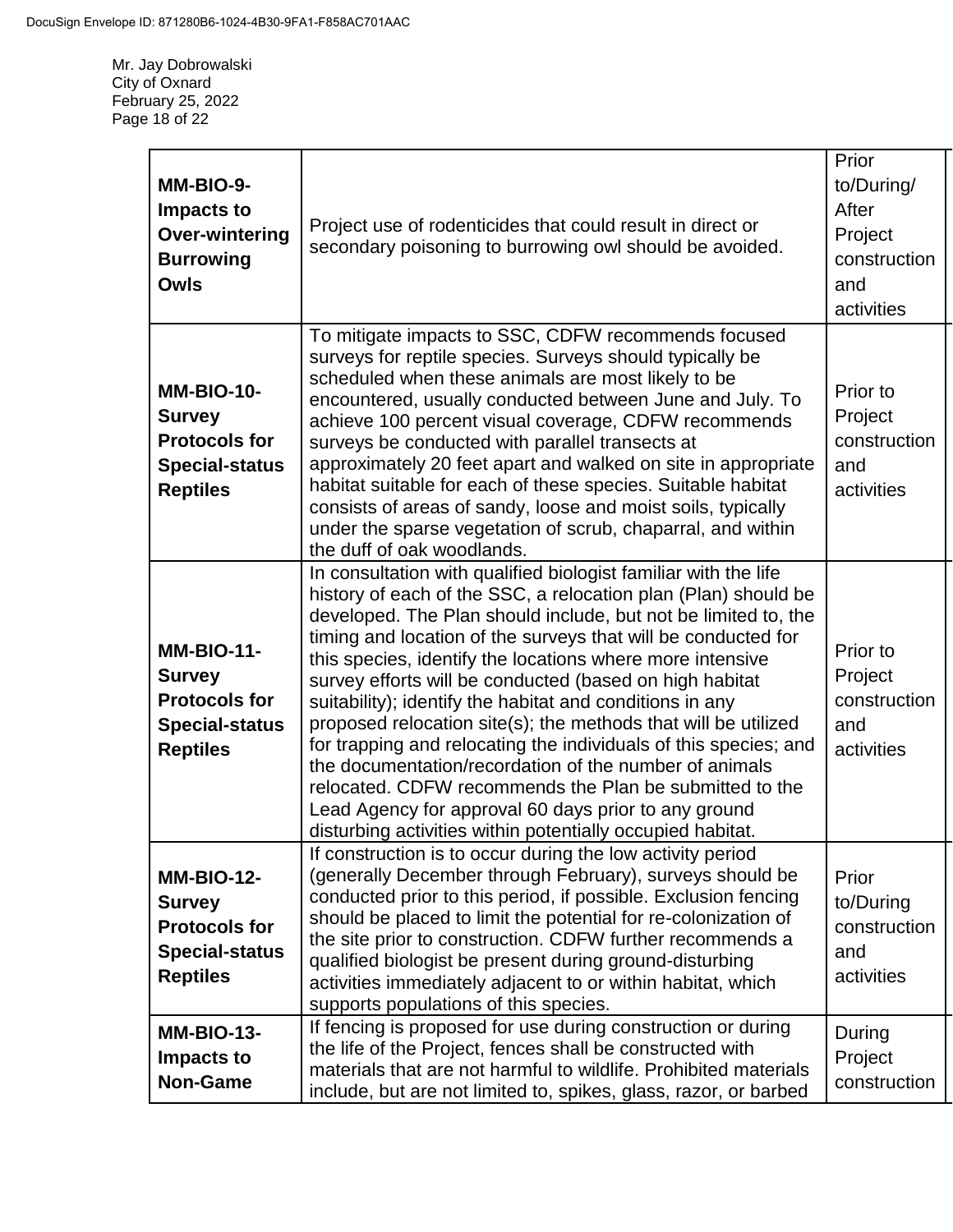Mr. Jay Dobrowalski City of Oxnard February 25, 2022 Page 19 of 22

| <b>Mammals and</b><br><b>Wildlife</b>                                                       | wire. Fencing shall also be minimized so as not to restrict<br>free wildlife movement through habitat areas.                                                                                                                                                                                                                                                                                                                                                                                                                                                                                                                                                                                                                                                                                                                                                                                                                                                                                                                                        | and<br>activities                                                  |
|---------------------------------------------------------------------------------------------|-----------------------------------------------------------------------------------------------------------------------------------------------------------------------------------------------------------------------------------------------------------------------------------------------------------------------------------------------------------------------------------------------------------------------------------------------------------------------------------------------------------------------------------------------------------------------------------------------------------------------------------------------------------------------------------------------------------------------------------------------------------------------------------------------------------------------------------------------------------------------------------------------------------------------------------------------------------------------------------------------------------------------------------------------------|--------------------------------------------------------------------|
| <b>MM-BIO-14-</b><br>Impacts to<br><b>Non-Game</b><br><b>Mammals and</b><br><b>Wildlife</b> | To avoid direct mortality, a qualified biological monitor shall<br>be on site prior to and during ground and habitat disturbing<br>activities to move out of harm's way special status species or<br>other wildlife of low mobility that would be injured or killed by<br>grubbing or Project-related construction activities. Salvaged<br>wildlife of low mobility shall be removed and placed onto<br>adjacent and suitable (i.e., species appropriate) habitat out of<br>harm's way.<br>It should be noted that the temporary relocation of on-site<br>wildlife does not constitute effective mitigation for the<br>purposes of offsetting Program impacts associated with<br>habitat loss.                                                                                                                                                                                                                                                                                                                                                      | During<br>construction<br>and<br>activities                        |
| <b>MM-BIO-15-</b><br>Impacts to<br><b>Non-Game</b><br><b>Mammals and</b><br><b>Wildlife</b> | Grubbing and grading shall be done to avoid islands of<br>habitat where wildlife may take refuge and later be killed by<br>heavy equipment. Grubbing and grading shall be done from<br>the center of the Project site, working outward towards<br>adjacent habitat off site where wildlife may safely escape.                                                                                                                                                                                                                                                                                                                                                                                                                                                                                                                                                                                                                                                                                                                                       | Prior<br>to/During<br>Project<br>construction<br>and<br>activities |
| <b>REC-1-</b><br><b>Update</b><br>Vegetation<br><b>Map</b>                                  | Given the limited conclusions of species presence over the<br>past few years, CDFW recommends the City performs<br>additional vegetation surveys following systematic field<br>techniques outlined by CDFW's Protocols for Surveying and<br><b>Evaluating Impacts to Special Status Native Plant</b><br>Populations and Sensitive Natural Communities. These<br>protocols may include multiple on-site surveys based on<br>blooming seasons to accurately record plant species<br>presence. The findings of these surveys should be used to<br>create an updated vegetation map in respect to the National<br>Vegetation Classification Standard (NVCS) to propose<br>mitigation for all species impacted. If new, significant effects<br>to rare plants are identified and mitigation measures or<br>project revisions must be added to the EIR, CDFW<br>recommends recirculating the environmental document so<br>CDFW may provide additional comments on avoidance,<br>minimization, and mitigation measures (CEQA Guidelines, §<br>$15073.5$ ). | Prior to<br>Project<br>construction<br>and<br>activities           |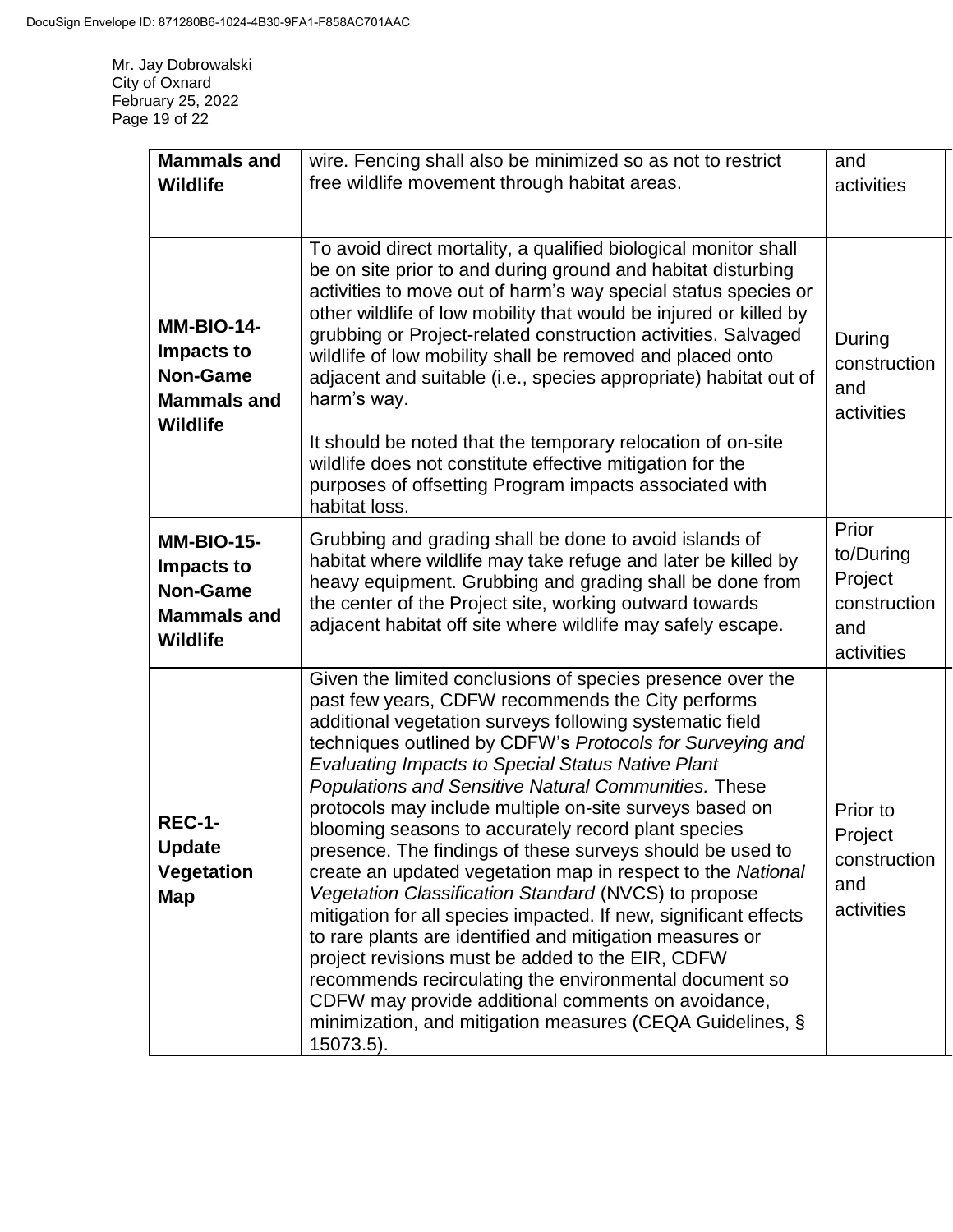Mr. Jay Dobrowalski City of Oxnard February 25, 2022 Page 20 of 22

|                                        | CEQA Guidelines (Section 15358(a)(2)) require discussion of<br>potential indirect impacts of a proposed project. Indirect<br>impacts, also referred to as secondary impacts, are impacts<br>caused by a project that occur later in time or are farther<br>removed in distance but are still reasonably foreseeable. The<br>land parcel directly adjacent to the prospective project site is<br>owned by The Nature Conservancy and is part of a large-<br>scale Ormond Beach Restoration and Public Access Project.<br>In the 2019, Ormond Beach Restoration and Public Access<br><i>Project</i> preliminary report, plans to develop a trail that would |              |
|----------------------------------------|-----------------------------------------------------------------------------------------------------------------------------------------------------------------------------------------------------------------------------------------------------------------------------------------------------------------------------------------------------------------------------------------------------------------------------------------------------------------------------------------------------------------------------------------------------------------------------------------------------------------------------------------------------------|--------------|
|                                        | impacts on conservation efforts of the adjacent parcel<br>including noise, lighting, and aesthetics should be analyzed.                                                                                                                                                                                                                                                                                                                                                                                                                                                                                                                                   |              |
|                                        | Additionally, surveys to determine impact to special status<br>plants, wildlife, and habitats should extend 500 feet from the                                                                                                                                                                                                                                                                                                                                                                                                                                                                                                                             |              |
|                                        | survey site in all directions. Riparian surveys should also be<br>performed in portions of the Ormond Lagoon Waterway                                                                                                                                                                                                                                                                                                                                                                                                                                                                                                                                     |              |
|                                        | within the 500-foot buffer. The EIR should include an                                                                                                                                                                                                                                                                                                                                                                                                                                                                                                                                                                                                     |              |
| <b>REC-2-</b>                          | assessment of this adjacent riparian feature as to assess<br>wildlife use of the feature and how the Project might indirectly                                                                                                                                                                                                                                                                                                                                                                                                                                                                                                                             |              |
| <b>Assess</b>                          | affect the biological resources that use this feature.                                                                                                                                                                                                                                                                                                                                                                                                                                                                                                                                                                                                    | Prior to     |
| Impacts to                             |                                                                                                                                                                                                                                                                                                                                                                                                                                                                                                                                                                                                                                                           | construction |
| <b>Future</b><br><b>Restoration on</b> | CDFW also recommends a 500-foot buffer between TNC<br>land parcel and the development to minimize any visual light                                                                                                                                                                                                                                                                                                                                                                                                                                                                                                                                        | and          |
| <b>Adjacent TNC</b>                    | or noise produced by the Project. Anthropogenic noise can                                                                                                                                                                                                                                                                                                                                                                                                                                                                                                                                                                                                 | activities   |
| <b>Parcel</b>                          | disrupt the communication of many wildlife species including                                                                                                                                                                                                                                                                                                                                                                                                                                                                                                                                                                                              |              |
|                                        | frogs, birds, and bats (Sun and Narins 2005, Patricelli and<br>Blickley 2006, Gillam and McCracken 2007, Slabbekoorn and                                                                                                                                                                                                                                                                                                                                                                                                                                                                                                                                  |              |
|                                        | Ripmeester 2008). Noise can also affect predator-prey                                                                                                                                                                                                                                                                                                                                                                                                                                                                                                                                                                                                     |              |
|                                        | relationships as many nocturnal animals such as bats and                                                                                                                                                                                                                                                                                                                                                                                                                                                                                                                                                                                                  |              |
|                                        | owls primarily use auditory cures (i.e., hearing) to hunt.                                                                                                                                                                                                                                                                                                                                                                                                                                                                                                                                                                                                |              |
|                                        | Additionally, many prey species increase their vigilance<br>behavior when exposed to noise as they need to rely more                                                                                                                                                                                                                                                                                                                                                                                                                                                                                                                                      |              |
|                                        | on visual detection of predators when auditory cues may be                                                                                                                                                                                                                                                                                                                                                                                                                                                                                                                                                                                                |              |
|                                        | masked by noise (Rabin et al. 2006, Quinn et al. 2017).                                                                                                                                                                                                                                                                                                                                                                                                                                                                                                                                                                                                   |              |
|                                        | Noise has also been shown to reduce the density of nesting                                                                                                                                                                                                                                                                                                                                                                                                                                                                                                                                                                                                |              |
|                                        | birds (Francis et al. 2009) and cause increased stress that<br>results in decreased immune responses (Kight and Swaddle                                                                                                                                                                                                                                                                                                                                                                                                                                                                                                                                   |              |
|                                        | 2011). If the Project will result in indirect impacts to the                                                                                                                                                                                                                                                                                                                                                                                                                                                                                                                                                                                              |              |
|                                        | sensitive Ormond Beach coastal dune community via noise,                                                                                                                                                                                                                                                                                                                                                                                                                                                                                                                                                                                                  |              |
|                                        | light, and other disturbances that result from both active                                                                                                                                                                                                                                                                                                                                                                                                                                                                                                                                                                                                |              |
|                                        | construction and the long-term development, the EIR should<br>provide mitigation to reduce these effects on animals.                                                                                                                                                                                                                                                                                                                                                                                                                                                                                                                                      |              |
|                                        | Mitigation can include: seasonal timing of construction                                                                                                                                                                                                                                                                                                                                                                                                                                                                                                                                                                                                   |              |
|                                        | activities that generate noise/vibration; prohibiting the use of                                                                                                                                                                                                                                                                                                                                                                                                                                                                                                                                                                                          |              |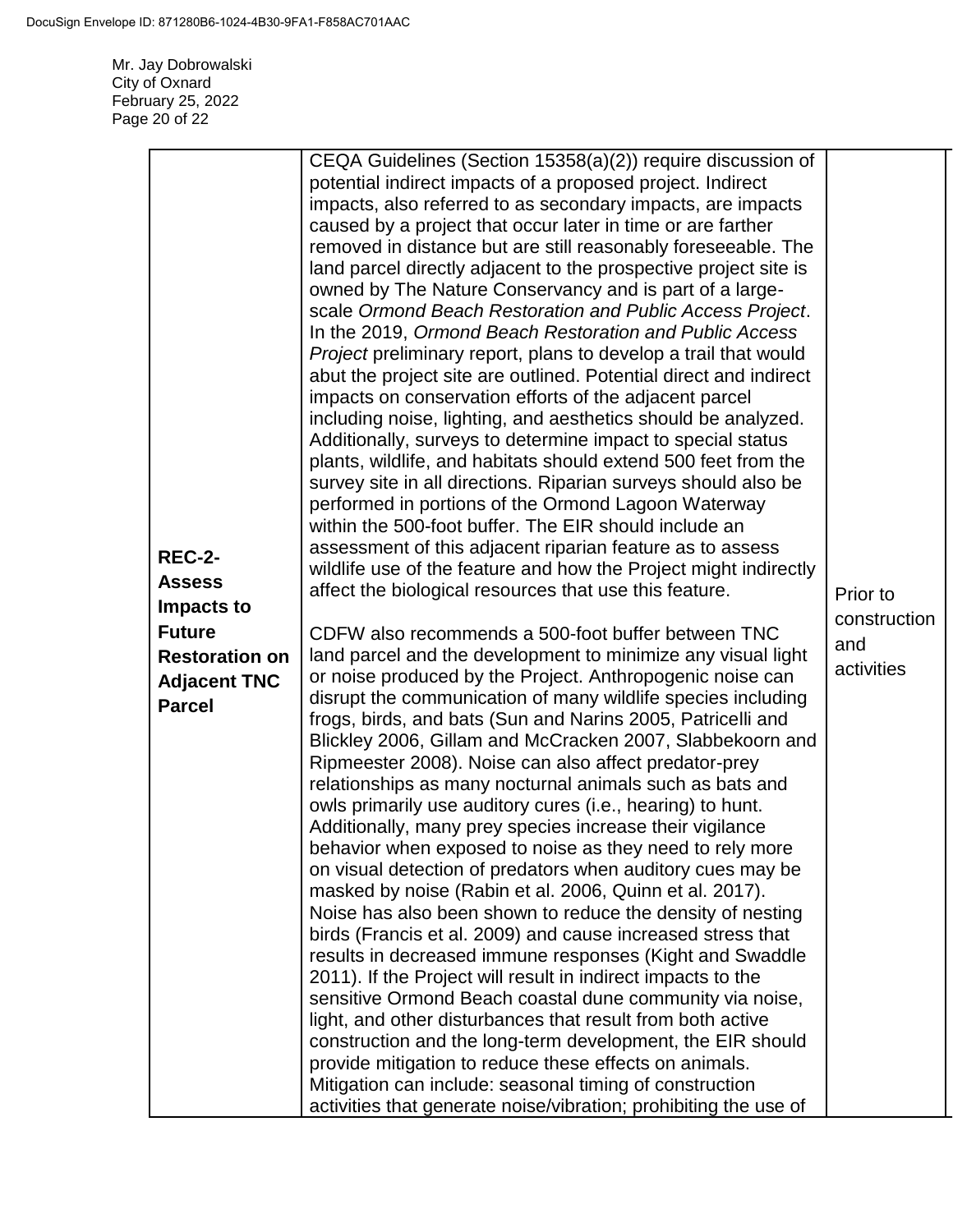Mr. Jay Dobrowalski City of Oxnard February 25, 2022 Page 21 of 22

|                                                                                      | generators within 1000 meters from the edge of any stream;<br>sound barriers; ensuring people are not able to access the<br>creek via the Project; long-term monitoring to ensure human<br>access does not degrading this area from current baseline;<br>and eliminating night lighting. Light pollution can be<br>mitigated, including using newer designs that meet the<br>Illuminating Engineering Society of North America's<br>standards and reduce light pollution. Directing light<br>downward or away from habitat, reducing glare and using<br>lower wattage flat lens fixtures on streets reduces light<br>pollution, and increasing reflectivity of signs and road striping<br>in appropriate areas may increase driver visibility while<br>reducing the need for artificial lighting. Turning off<br>unnecessary lights at night is also recommended. |                                                                    |
|--------------------------------------------------------------------------------------|-------------------------------------------------------------------------------------------------------------------------------------------------------------------------------------------------------------------------------------------------------------------------------------------------------------------------------------------------------------------------------------------------------------------------------------------------------------------------------------------------------------------------------------------------------------------------------------------------------------------------------------------------------------------------------------------------------------------------------------------------------------------------------------------------------------------------------------------------------------------|--------------------------------------------------------------------|
| <b>REC-3-</b><br><b>Alternatives</b>                                                 | CDFW recommends the City consider an alternative that<br>would fully avoid or minimize impacts to streams, sensitive<br>plants and wildlife. CDFW recommends the City recirculate<br>the environmental document after including alternative<br>locations in order to foster meaningful public participation and<br>informed decision making [CEQA Guidelines, §§ 15088.5,<br>15126.6(f)]. If the City concludes that no feasible alternative<br>locations exist, or the use of alternative locations as a<br>mitigation measures is infeasible, the City must disclose the<br>reasons in the final environmental document and recirculate<br>[CEQA Guidelines, §§ 15088.5(a)(3), 15126.6(f)(2)].                                                                                                                                                                  | Prior to<br>Project<br>construction<br>and<br>activities           |
| <b>REC-4-</b><br><b>Fuel</b><br><b>Modification</b>                                  | If the Project includes fuel modification, CDFW recommends<br>that the final environmental include avoidance and mitigation<br>measures for any fuel modification activities conducted within<br>and adjacent to the Project area. A weed management plan<br>should be developed for all areas adjacent to open space<br>that will be subject to fuel modification disturbance. CDFW<br>also recommends that any irrigation proposed in fuel<br>modification zones drain back into the development and not<br>onto natural habitat land as perennial sources of water allow<br>for the introduction of invasive Argentine ants.                                                                                                                                                                                                                                   | Prior<br>to/During<br>Project<br>construction<br>and<br>activities |
| <b>REC-5-</b><br><b>Mitigation and</b><br><b>Monitoring</b><br><b>Reporting Plan</b> | Per Public Resources Code section 21081.6(a)(1), CDFW<br>has provided the County with a summary of our suggested<br>mitigation measures and recommendations in the form of an<br>attached Draft Mitigation and Monitoring Reporting Plan<br>(MMRP; Attachment A). A final MMRP shall reflect results<br>following additional plant and wildlife surveys and the<br>Project's final on and/or off-site mitigation plans.                                                                                                                                                                                                                                                                                                                                                                                                                                           | Prior to<br>Project<br>construction<br>and<br>activities           |